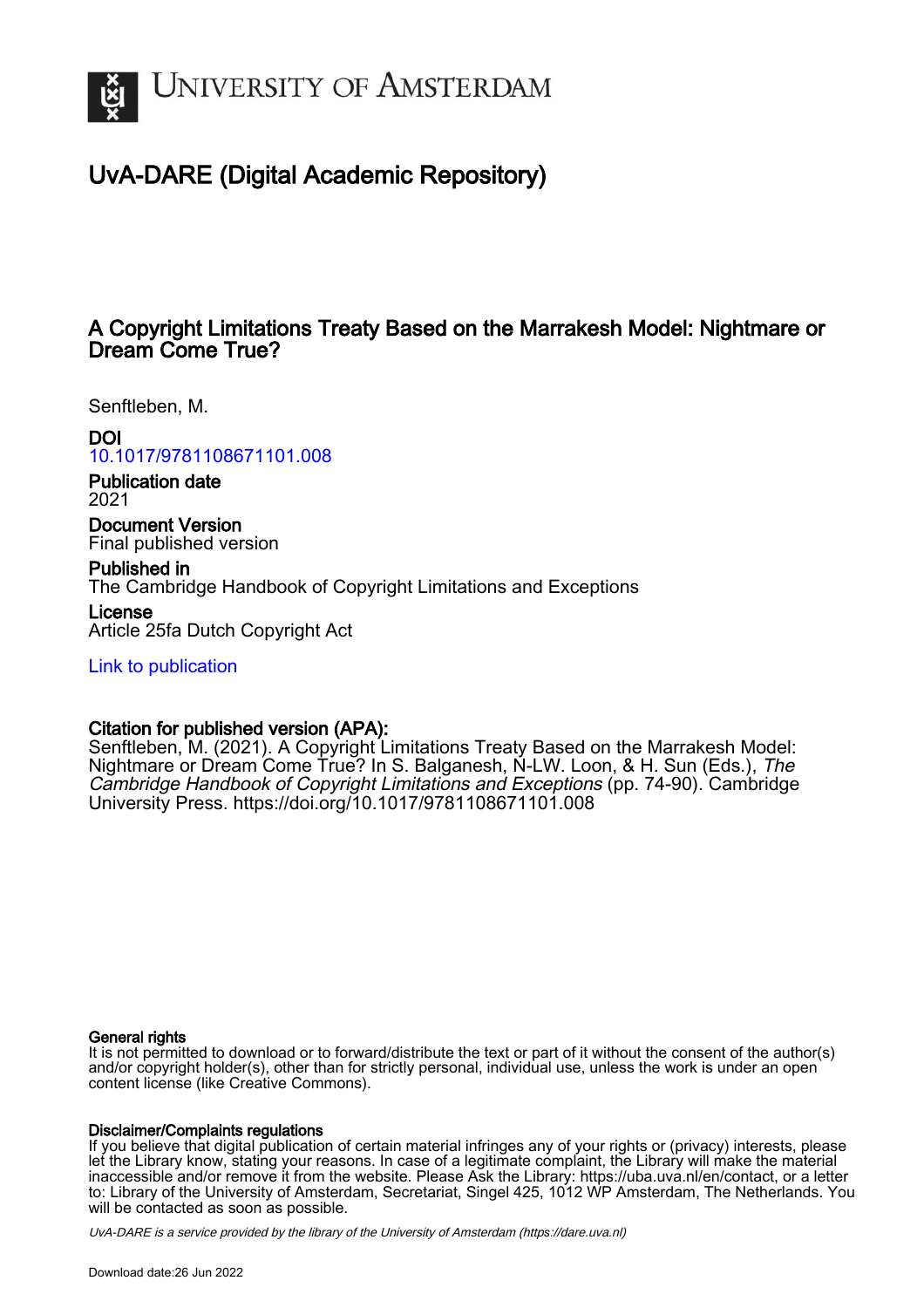## A Copyright Limitations Treaty Based on the Marrakesh Model: Nightmare or Dream Come True?

#### Martin Senftleben

#### 1 introduction

With the adoption of the Marrakesh Treaty to Facilitate Access to Published Works for Persons who are Blind, Visually Impaired, or Otherwise Print Disabled (hereinafter "Marrakesh Treaty" or " $MT$ "),<sup>1</sup> in 2013, the international copyright community has shown its willingness to take further steps in the harmonization of limitations and exceptions ("L&Es") in the field of copyright. However, the Marrakesh Treaty is only the tip of the iceberg. Its preparation and negotiation took place against the background of a much broader debate over the introduction of so-called "ceilings" in international copyright law: binding rules that set a maximum level of permissible protection.<sup>2</sup> While the Marrakesh Treaty had success and became reality, the bigger project of regulating the ceilings of copyright protection in an international instrument is still pending.<sup>3</sup>

Hence, the question arises whether the experiences with the small step of adopting the Marrakesh Treaty are encouraging enough to take the giant leap of discussing ceilings of copyright protection and establishing a general Copyright L&Es Treaty. To answer this question, the following analysis will first shed light on the peculiar configuration of the Marrakesh Treaty. The Treaty combines both very specific and very open rules on L&Es for blind and printdisabled persons with the abstract criteria of the "three-step test" known from Article  $q(z)$  of the Berne Convention for the Protection of Literary and Artistic Works (hereinafter "Berne Convention" or "BC"),<sup>4</sup> Article 13 of the Agreement on Trade-Related Aspects of Intellectual

<sup>1</sup> World Intellectual Property Organization [WIPO], Marrakesh Treaty to Facilitate Access to Published Works for Persons who are Blind, Visually Impaired, or Otherwise Print Disabled, WIPO Doc. VIP/DC/8 (June 23, 2013), [www](http://www.wipo.int/treaties/en/ip/marrakesh) [.wipo.int/treaties/en/ip/marrakesh](http://www.wipo.int/treaties/en/ip/marrakesh) [hereinafter MT]. <sup>2</sup> See Annette Kur, From Minimum Standards to Maximum Rules, in TRIPS Plus 20 – From Trade Rules to Market

Principles 133–62 (Hanns Ullrich et al. eds., 2016); Annette Kur & Henning Große Ruse-Khan, Enough Is Enough – The Notion of Binding Ceilings in International Intellectual Property Protection, in INTELLECTUAL PROPERTY RIGHTS IN a Fair World Trade System 359–407 (Annette Kur & Marianne Levin eds., 2011); Henning Große Ruse-Khan, Time for a Paradigm Shift? Exploring Maximum Standards in International Intellectual Property Protection, 1 J. ON TRADE, L. & Dev. 56–<sup>102</sup> (2009). <sup>3</sup> As to the conceptual contours of such an international instrument, see P. Bernt Hugenholtz & Ruth L. Okediji,

Conceiving an International Instrument on Limitations and Exceptions to Copyright (Institute for Information Law Research Paper, Paper No. 2012-37, 2012), https://ssm.com/abstract=2017629.<br>4 Berne Convention for the Protection of Literary and Artistic Works, Sept. 9, 1886, *as revised* July 24, 1971, *and as* 

amended Sept. 28, 1979, S. Treaty Doc. No. 99-27 (1986) [hereinafter BC].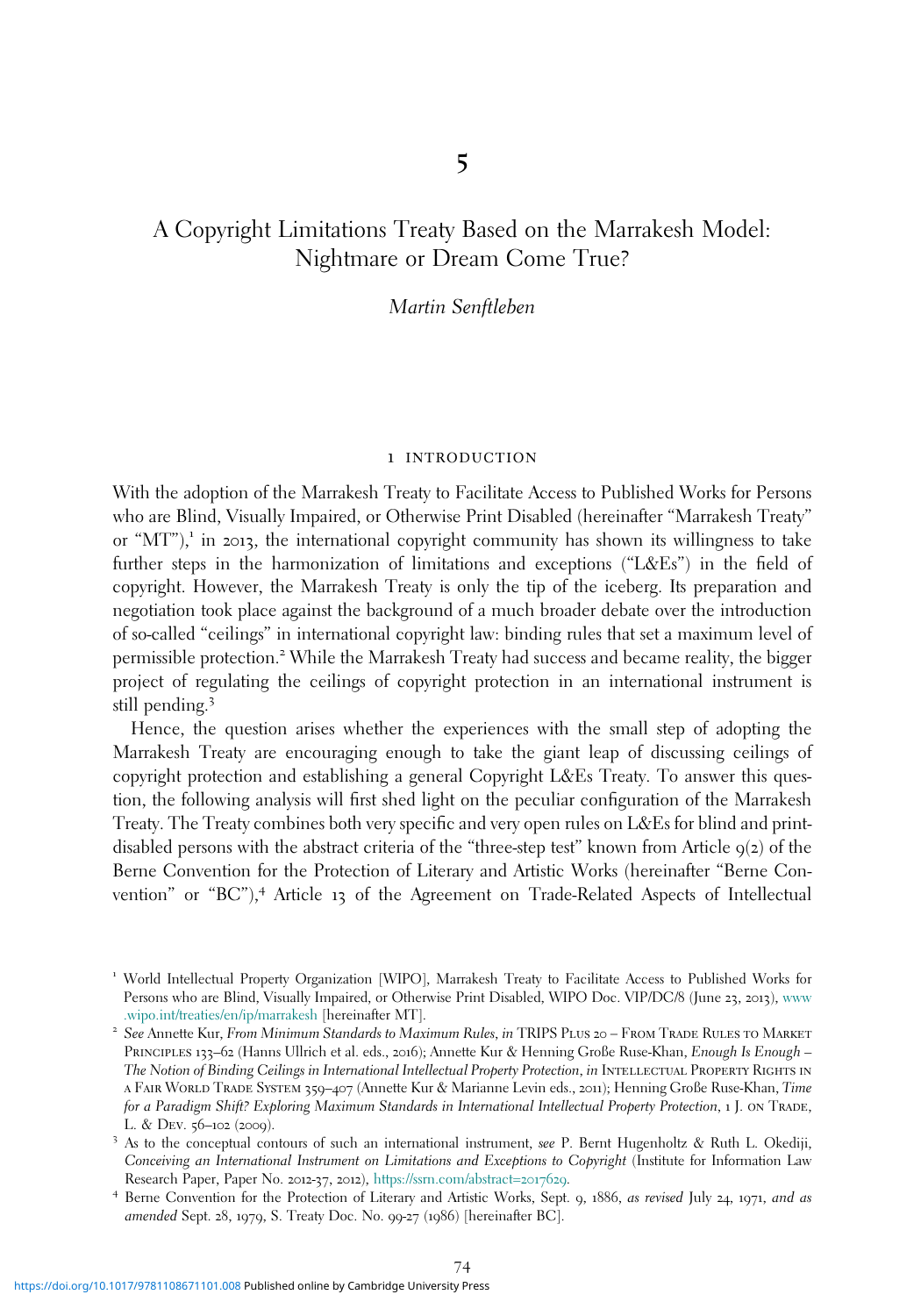Property Rights (hereinafter "TRIPS Agreement" or "TRIPS")<sup>5</sup> and Article 10 of the WIPO Copyright Treaty (hereinafter "WCT").<sup>6</sup>

As a result of this treaty architecture, the objective to offer maximum legal certainty in respect of use privileges for blind, visually impaired, and print-disabled persons is compromised. The Marrakesh Treaty can lead to a nightmare scenario in which neither the goal of legal certainty nor the advantage of flexibility is realized. However, the Marrakesh Treaty also demonstrates how international norms could be structured to arrive at a sufficiently flexible and sustainable treaty framework for the regulation of L&Es at the national level. Certain features of the Treaty can serve as a source of inspiration for the development of a dream scenario. The following analysis begins with a discussion of the nightmare scenario (Section 2) before turning to the dream scenario (Section 3) and drawing conclusions (Section 4).

#### 2 nightmare

In the light of the delicate political climate surrounding the establishment of further international standards in copyright law, the adoption of the Marrakesh Treaty was perceived as a miracle. Against all odds, the "Miracle of Marrakesh" shows that it is still possible to reach agreement on new international copyright rules. In terms of substance, the Treaty provides for important new mechanisms to alleviate the serious problem of the "book famine."<sup>7</sup> Article 4(1)(a) MT sets forth the central obligation to limit the right of reproduction, the right of distribution, and the right of making available to facilitate the availability of works in accessible format copies for blind and print-disabled persons. This obligation includes room for changes necessary to make the work accessible in the alternative format. Interestingly, Article 4(2) MT contains an exemplary provision for the implementation of the new copyright limitation at the national level. With this model provision, the Marrakesh Treaty seeks to achieve maximum clarity about the new international obligation and possible ways of implementation. The importance of a high degree of legal certainty must not be underestimated in the context of initiatives seeking to establish ceilings of protection. As Annette Kur explains:

... ceiling treaties bolster the position of their members vis-à-vis potential challenges already by fleshing out and concretizing the existing framework of IP provisions. In view of the difficulties TRIPS members face when appreciating the space available for legislative measures limiting the availability and scope of IP protection, the importance of such efforts should not be

<sup>5</sup> Agreement on Trade-Related Aspects of Intellectual Property Rights, Annex <sup>1</sup>C of the Marrakesh Agreement Establish-

<sup>&</sup>lt;sup>6</sup> WIPO Copyright Treaty art. 10, Dec. 20, 1996, 36 I.L.M. 65 (1997) [hereinafter WCT].<br>7 Cf. Paul Harpur & Nicolas Suzor, Copyright Protections and Disability Rights: Turning the Page to a New International Paradigm, 36 U.N.S.W. L.J. 745 (2013); Aaron Scheinwald, Who Could Possibly Be Against a Treaty for the Blind?, 22 FORDHAM INTELL. PROP., MEDIA & ENTM'T. L.J.  $487$  (2012). For an in-depth analysis of the Marrakesh Treaty, see Laurence R. Helfer et al., The World Blind Union Guide to the Marrakesh Treaty Facilitating Access to Books for Print-Disabled Individuals (2017); Miha´ly J. Ficsor, Commentary to the Marrakesh Treaty on Accessible Format Copies for the Visually Impaired (2013); Jonathan Band & Peter Jaszi, Model Statute for Implementation of the Marrakesh Treaty to Facilitate Access to Published Works for Persons who Are Blind, Visually Impaired, or Otherwise Print Disabled, InfoJustice.org (Sept. 26, 2013), [http://infojustice.org/archives/](http://infojustice.org/archives/30778) [30778](http://infojustice.org/archives/30778). As to the preparatory work underlying the Treaty, see in particular WIPO, Study on Copyright Limitations and Exceptions for the Visually Impaired, Standing Comm. Copyright & Related Rights, 15th Sess., Sept. 11–13, 2006, WIPO Doc. SCCR/15/7 (Feb. 20, 2007) (prepared by Judith Sullivan), [www.wipo.int/meetings/en/details.jsp?meeting\\_](http://www.wipo.int/meetings/en/details.jsp?meeting_id=11264) id=[11264](http://www.wipo.int/meetings/en/details.jsp?meeting_id=11264).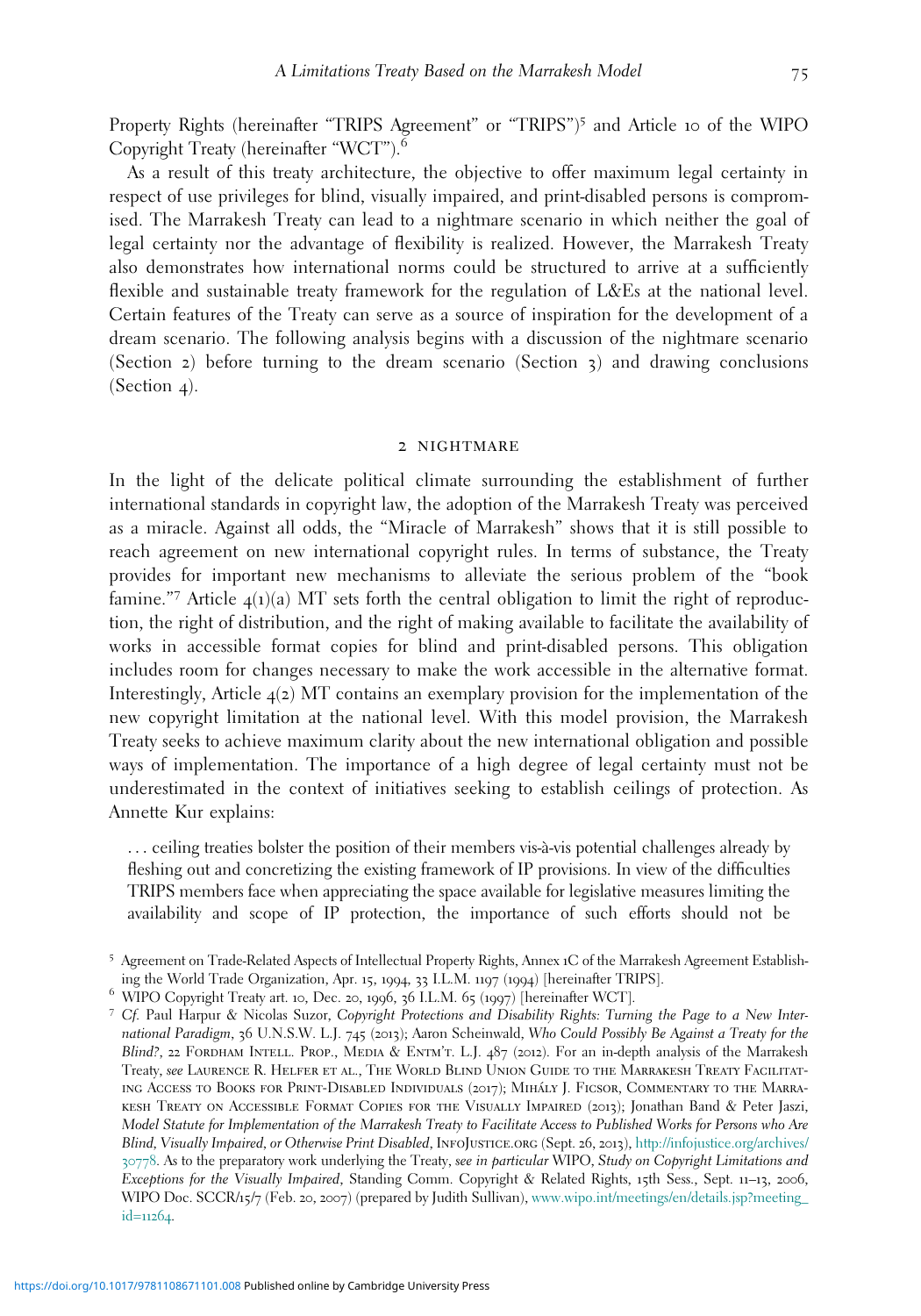underestimated ... From that perspective, international rules drawing a clearer picture of what can (or must) be accepted as an exception in international IP law already for that reason are useful and welcome.<sup>8</sup>

Against this background, it is not surprising that Article 4 MT contains not only the general obligation to adopt a certain type of copyright limitation but also a concrete example of an appropriate mode of implementation at the national level. The model provision laid down in Article 4(2) MT makes it possible for contracting parties to successfully defend their limitation infrastructure during negotiations of free-trade agreements in which they may be urged to abandon or further restrict  $L&Es<sup>9</sup>$  As there is international consensus supporting a specific way of implementing the mandatory copyright limitation following from the Marrakesh Treaty, national L&Es that are aligned with the model provision in Article  $4(2)$  MT can survive in such a situation. Arguments against such national L&Es can be rebutted in the light of the underlying international consensus. In the words of Annette Kur, model provisions, such as Article  $\mathcal{A}(2)$  MT, constitute "a stronghold bolstering resistance against external pressure" which may be exerted on countries with a relatively weak bargaining position.<sup>10</sup>

Article 5(1) MT complements the new copyright limitation with the further obligation to allow the cross-border exchange of special format copies. If an accessible format copy is made under the new limitation in one contracting party, that copy may also be distributed and made available to beneficiaries in another contracting party.<sup>11</sup> Again, the Treaty seeks to ensure maximum legal certainty as to domestic implementation options by setting forth an exemplary provision in Article  $\varsigma$ (2) MT that can serve as a model for national lawmakers.<sup>12</sup> It remains to be seen how difficult it is to reconcile different national concepts of "beneficiary person,"<sup>13</sup> "accessible format copy," <sup>14</sup> and "authorized entity" <sup>15</sup> when it comes to the cross-border exchange of works in special format.<sup>16</sup> Nonetheless, the prospect of producing accessible format copies under the new copyright limitation and sharing them across borders is promising and constitutes an important step in the right direction.

However, the "Miracle of Marrakesh" came at a price. Article 11 MT makes it clear that copyright L&Es resulting from the implementation of the Treaty must be confined to certain special cases which do not conflict with a normal exploitation of the work and do not unreasonably prejudice the legitimate interests of the author or right holder.<sup>17</sup> The new copyright limitations in favour of blind and print-disabled persons are thus subject to thorough scrutiny in the light of the so-called "three-step test" known from Article  $q(z)$  BC, Article 13 TRIPS, and

- 
- 
- L. 768 (2014). Cf. Kur, supra note 2, at 154–56.<br><sup>17</sup> See also the further reference to this three-step test in art. 5(4)(b) MT (confirming the obligation to comply with the
- test in the context of cross-border exchange of accessible format copies).

<sup>&</sup>lt;sup>8</sup> Kur, *supra* note 2, at 147.<br><sup>9</sup> Cf. Henning Große Ruse-Khan, *IP and Trade in a Post-TRIPS Environment*, *in* TRIPS PLUS 20 – From Trade Rules TO MARKET PRINCIPLES 163–83 (Hanns Ullrich et al. eds., 2016).<br><sup>10</sup> Kur, supra note 2, at 146. See id. at 147 (pointing out that the dynamics of trade negotiations and the preferences of

trade negotiators are unforeseeable. It cannot be ruled out that a country will finally renounce to a ceiling treaty in

order to conclude an attractive free trade agreement.).<br><sup>11</sup> See also MT, supra note 1, art. 6 (articulating what permits the importation of accessible format copies in this context).<br><sup>12</sup> For a discussion of the practical the need for sufficient legal certainty in the field of copyright L&Es, see Kur, supra note 2, at 146–47; Kur & Große Ruse-Khan, *supra* note 2, at 367.<br><sup>13</sup> MT, *supra* note 1, art. 3.<br><sup>14</sup> MT, *supra* note 1, art. 2(b).<br><sup>15</sup> MT, *supra* note 1, art. 2(c).<br><sup>15</sup> MT, *supra* note 1, art. 2(c).<br><sup>16</sup> As to this problem, *see* Marketa Trimble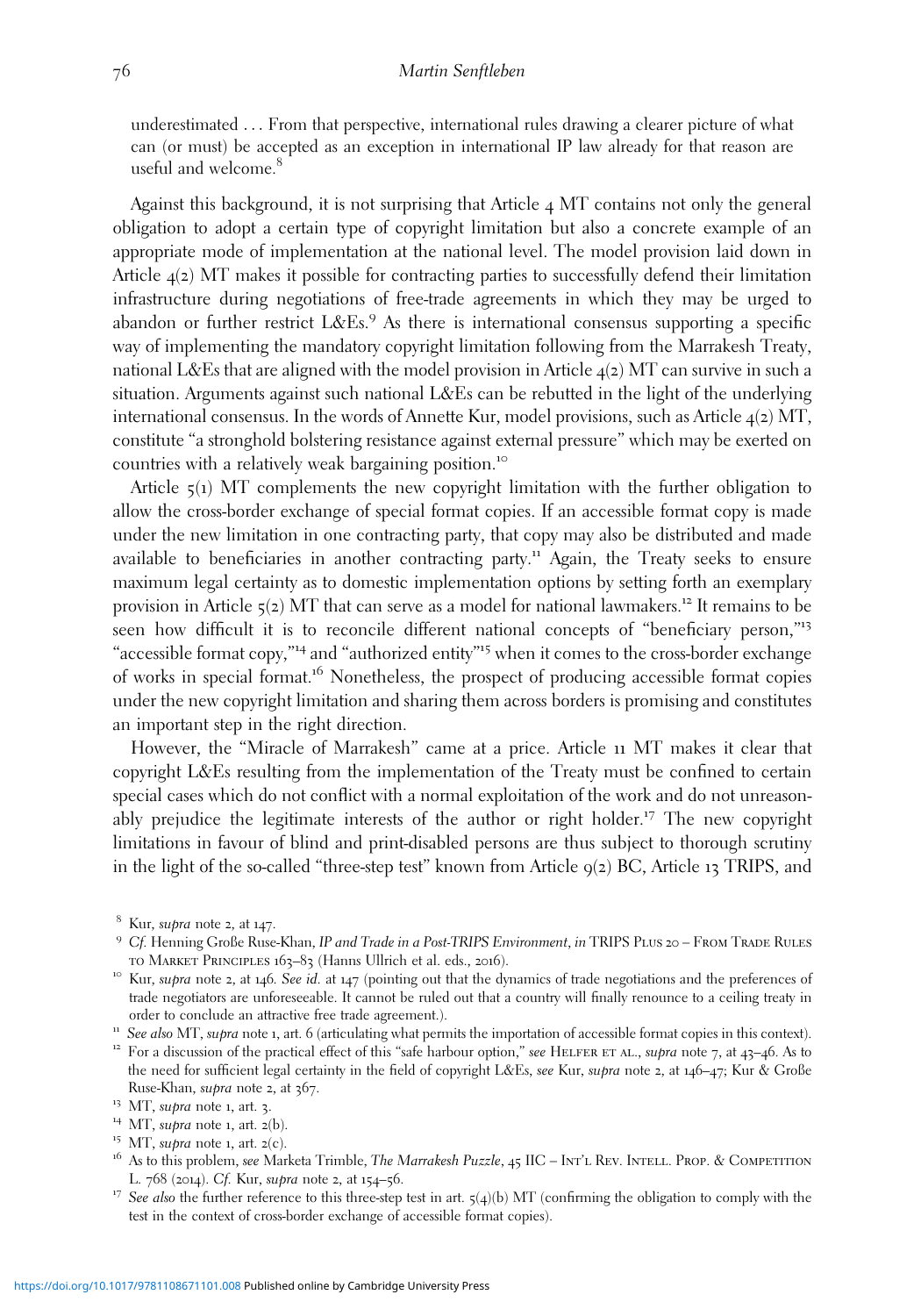Article 10 WCT.<sup>18</sup> This configuration of the Marrakesh Treaty leads to a dilemma. The Treaty combines the aforementioned specific, very detailed rules on permissible L&Es with the openended criteria of the three-step test in a peculiar way: the open-ended three-step test is used as a general yardstick to determine the permissibility of specific L&Es in the area of accessible format copies for blind and print-disabled persons, including specific L&Es modeled on Articles  $4(2)$ and  $5(2)$  MT. When it is considered that the individual criteria of the three-step test – confinement to "certain special cases," prohibition of a conflict with a "normal exploitation," prohibition of an "unreasonable prejudice" to "legitimate interests" – are open and elastic assessment factors, the resulting problem clearly comes to the fore: the open-ended three-step test may erode the legal certainty that could arise from the detailed, specific regulation of L&Es for blind and print-disabled persons, including the enhanced legal certainty that could follow from the aforementioned model provisions laid down in Articles  $\mathcal{A}(2)$  and  $\mathcal{A}(2)$  MT.<sup>19</sup> As the three-step test is hanging above these specific L&Es as a sword of Damocles, the whole system of precisely defined L&Es established in the Marrakesh Treaty is in danger of becoming dysfunctional: the three-step test may thwart the objective to provide maximum clarity about permissible use privileges. It reduces the added value of an international treaty exclusively devoted to a specific type of copyright limitation.

Instead of supporting the function of the three-step test to offer room for the reconciliation of copyright protection with competing social, cultural and economic interests (discussed below in Section 2.1), the Marrakesh Treaty thus confirms the constraining function of the three-step test in respect of Articles  $4(2)$  and  $5(2)$  MT. In the context of these specific model provisions, the test is used as a vehicle to exercise additional control in cases where a copyright limitation is already clearly defined (Section 2.2). For this reason, it is not advisable to model a general Copyright L&Es Treaty on this feature of the Marrakesh Treaty. To allow international copyright law to keep pace with the rapid evolution of new technologies and rapidly changing social, cultural and economic needs, more flexibility is indispensable.<sup>20</sup> Given the need for flexible lawmaking, the three-step test should be employed as a regulatory instrument to encourage and guide the process of devising new L&Es that become necessary in the digital environment (Section 2.3). Hence, the Marrakesh Treaty points in the wrong direction insofar as the regulation of the specific model provisions of Articles  $4(2)$  and  $5(2)$  MT are concerned (Section 2.4).

#### *2*.*1* Enabling Function of the Three-Step Test

The inconsistency of the described configuration of the interplay between the three-step test and Articles  $4(2)$  and  $5(2)$  MT clearly comes to the fore when the drafting history of the three-step test is factored into the equation. The adoption of the first three-step test in international copyright law – Article  $q(z)$  BC – followed a proposal tabled by the UK delegation at the 1967 Stockholm Conference for the Revision of the Berne Convention.<sup>21</sup> Having its roots in the Anglo-American

 $18$  For a detailed discussion of the evolution of the three-step test in international copyright law, see MARTIN R. F. Senftleben, Copyright, Limitations and the Three-Step Test – An Analysis of the Three-Step Test in INTERNATIONAL AND EC COPYRIGHT LAW 43–98 (2004). <sup>19</sup> Cf. Kur, supra note 2, at 149 (pointing out that, practically speaking, a finding of incompliance with the three-step test

is unlikely in cases where a national provision is modeled on art.  $4(2)$  MT).<br><sup>20</sup> Cf. Hugenholtz & Okediji, *supra* note 3, at 42.<br><sup>21</sup> See Observation of the United Kingdom, WIPO Doc. S/13, RECORDS OF THE INTELLECTUAL

of Stockholm June 11 to July 14, 1967, at 630 (1971) [hereinafter Records 1967]. For a more detailed discussion of the drafting history, see SENFTLEBEN, supra note 18, at 47-52; Daniel Gervais, Fair Use, Fair Dealing, Fair Principles: Efforts to Conceptualize Exceptions and Limitations to Copyright, 57 J. COPYRIGHT Soc'y U.S.A. 499, 510–11 (2010);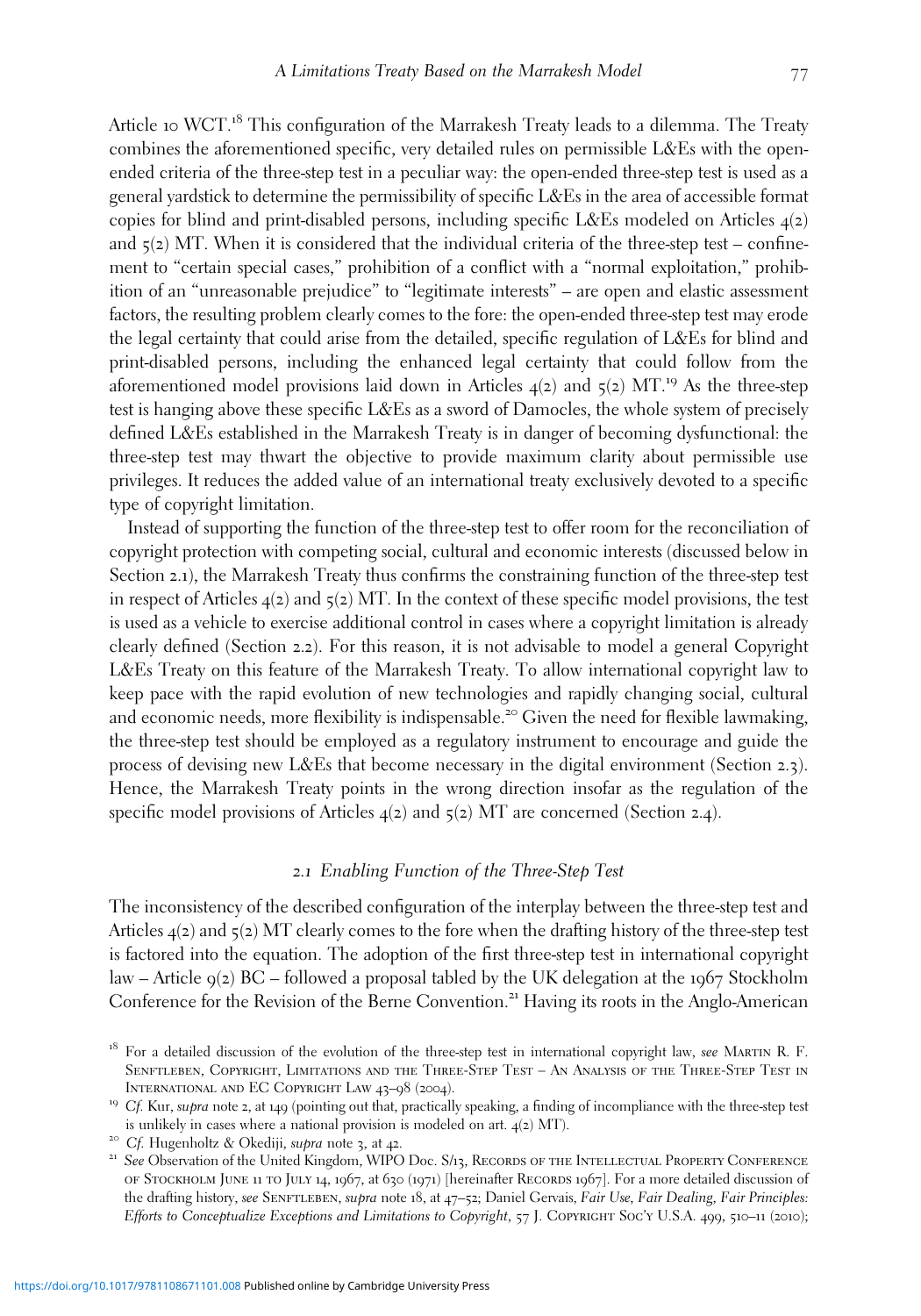copyright tradition, it is not surprising that the three-step test consists of open-ended factors comparable to traditional fair dealing and fair use legislation in common law countries. A line between the criteria of the three-step test and the factors to be found in fair use provisions, such as the US fair use doctrine, $2^2$  can easily be drawn. The prohibition of a conflict with a normal exploitation, for instance, recalls the fourth factor of the US fair use doctrine, "effect of the use upon the potential market for or value of the copyrighted work." 23

Not surprisingly, the three-step test was perceived as a flexible framework at the 1967 Stockholm Conference – a framework within which national legislators would enjoy the freedom of safeguarding national L&Es and satisfying domestic social, cultural and economic needs.<sup>24</sup> This international acquis of the provision already indicates that the three-step test must not be misunderstood as a straitjacket of specific national provisions, such as specific L&Es following from the implementation of Articles  $4(2)$  and  $5(2)$  MT. On its merits, the flexible formula constituting the three-step test is a compromise solution allowing Berne Union members to tailor national L&Es to their specific domestic needs.<sup>25</sup>

Many use privileges that have become widespread at the national level are directly based on the international three-step test. A specific provision that permits the introduction of national L&Es for private copying, for instance, is sought in vain in international copyright law. It is the international three-step test<sup>26</sup> that creates breathing space for the adoption of this type of copyright limitation at the national level.<sup>27</sup> Further examples of national L&Es resting on the international three-step test can easily be found in the copyright laws of Berne Union members, such as the exemption of reproductions for research purposes, the privilege of libraries, archives and museums to make copies for the purpose of preserving cultural material, the exemption of reproductions that are required for administrative, parliamentary or judicial proceedings, or of reproductions made by hospitals and prisons.<sup>28</sup>

The three-step test of Article  $q(z)$  BC, therefore, clearly has the function of creating room for the introduction of L&Es at the national level.<sup>29</sup> Vested with this function, it made its way into

Annette Kur, Of Oceans, Islands, and Inland Water – How Much Room for Exceptions and Limitations under the Three-Step Test?, 8 Rich. J. Global L. and Bus. 287, 307–8 (2009); Sam Ricketson & Jane C. Ginsburg, INTERNATIONAL COPYRIGHT AND NEIGHBOURING RIGHTS: THE BERNE CONVENTION AND BEYOND 759–63 (2006).<br><sup>22</sup> See US Copyright Act, 17 U.S.C.  $\int$  107 (2000).<br><sup>23</sup> With regard to the application of fair use analyses concerning the

- 
- SENFTLEBEN, supra note 18, at 184–87.<br><sup>24</sup> See WIPO Doc. S/1, RECORDS 1967, supra note 21, at 81.<br><sup>25</sup> Cf. Kamiel J. Koelman, Fixing the Three-Step Test, 28 EUR. INTELL. PROP. R. 407 (2006); Christophe Geiger, From
- 
- Berne to National Law, via the Copyright Directive: The Dangerous Mutations of the Three-Step Test, 29 Eur. INTELL. Prop. R. 486 (2007).<br><sup>26</sup> See BC, supra note 4, art. 9(2).<br><sup>27</sup> For a discussion of limitations for private copying and accompanying levy systems in different member states of the
- 
- EU, see Case C-467/08, Padawan v. Sociedad General de Autores y Editores de España (SGAE), 2010 E.C.R. I-10055, bee DC, supra note 4, att. 9(2).<br>For a discussion of limitations for private copying and accompanying levy systems in different member states of the<br>EU, see Case C-467/08, Padawan v. Sociedad General de Autores y Editores com Int'l Sales, Inc. v. Austro-Mechana Gesellschaft zur Wahrnehmung mechanisch-musikalischer Urheberrechte Gesellschaft mbH, ECLI:EU:C:2013:515, para. 24; Case C-435/12, ACI Adam v. Stichting de Thuiskopie and Stichting Onderhandelingen Thuiskopie vergoeding, ECLI:EU:C:2014:254, para. 52; Case C-463/12, Copydan Båndkopi v. Nokia Danmark A/S, ECLI:EU:C:2015:144, para. 23.<br><sup>28</sup> For an example of regional copyright legislation containing these and other examples of L&Es based directly on the
- three-step test of art. 9(2) BC, see Directive 2001/29, of the European Parliament and of the Council of 22 May 2001 on Information Society 2001 O.J. (L 167) 10 (EC) on the harmonization of certain aspects of copyright and related rights in the information society.<br><sup>29</sup> Cf. Martin R. F. Senftleben, *The International Three-Step Test: A Model Provision for EC Fair Use Legislation*, 1 J.
- Intell. Prop., Info. Tech. & E-Com. L. 67 (2010). See also Jonathan Griffiths, The 'Three-Step Test' in European Copyright Law: Problems and Solutions, 9 Intell. Prop. Q. 428, 436–41 (2009) (exemplifying a flexible application of the test).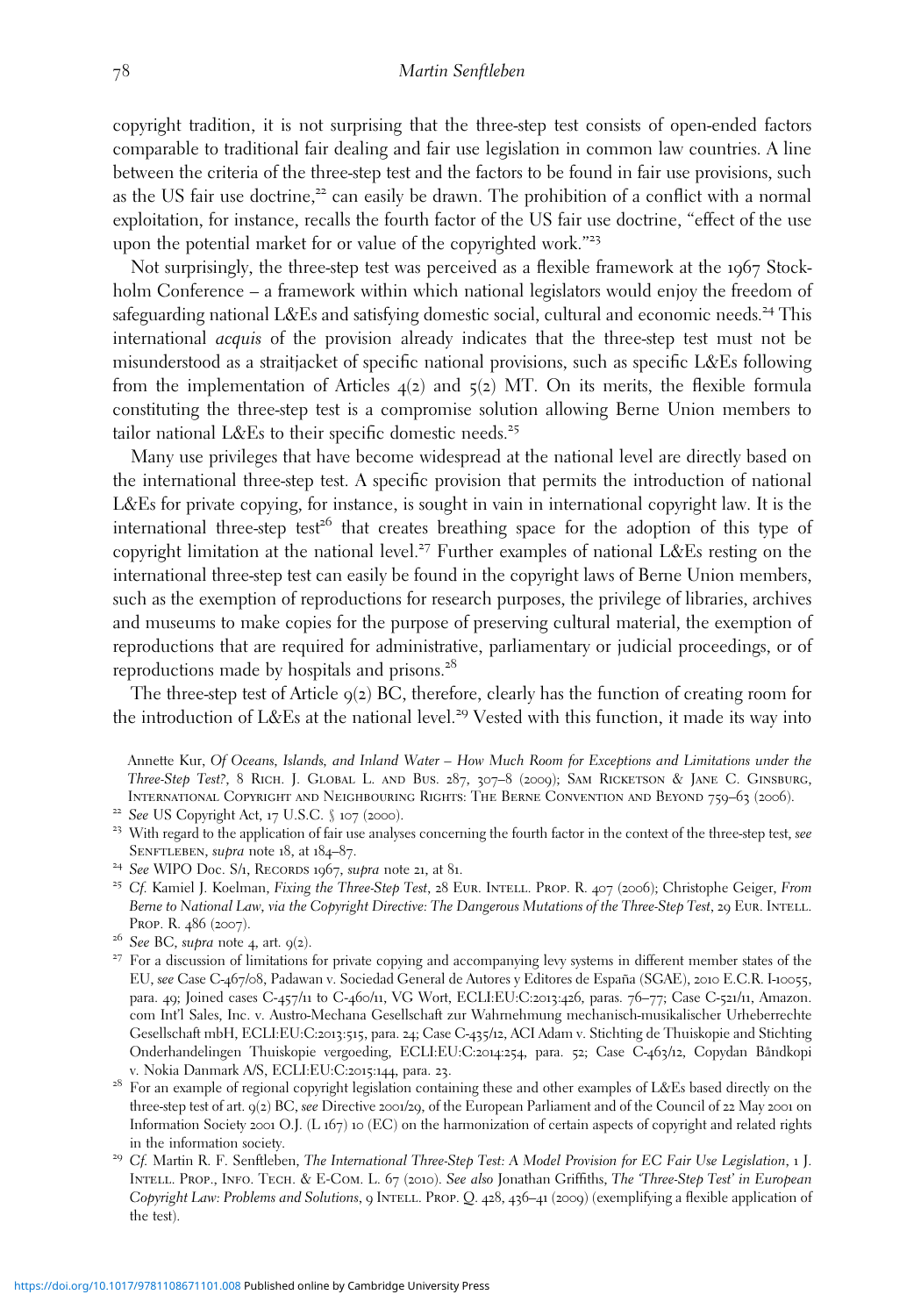Article 13 TRIPS and played a decisive role during the negotiations of the WIPO "Internet" Treaties.<sup>30</sup> In Article 10(1) WCT, it paved the way for agreement on limitations of the rights newly granted under the WIPO Copyright Treaty, including the right of making available as part of the general right of communication to the public.<sup>31</sup> In consequence, all L&Es to the right of making available rest on the international three-step test. The room for these L&Es stems directly from Article 10(1) WCT. Considering the entire family of three-step tests in Articles  $9(2)$  BC, 13 TRIPS and 10(1) WCT, it becomes obvious that the provision, by far, is the most important and comprehensive international basis for national L&Es.

At the same time, it is evident that the international copyright community employed the three-step test as a compromise formula whenever agreement about more specific use privileges was beyond reach. Again, the circumstances surrounding the adoption of Article  $q(z)$  BC can serve as an example. The preparatory work for the 1967 Stockholm Revision Conference was based on the assumption that the intended perfection of the system of the Berne Union should be pursued, among other objectives, through the enlargement of the protection granted to authors by the creation of new rights or by the extension of rights which were already recognized.<sup>32</sup> In accordance with this approach, the establishment of the right of reproduction *jure* conventionis was regarded as one of the most important tasks of the Conference. Its accomplishment should redress the anomaly that the Convention did not contain a right of reproduction while this right held a fundamental position in national legislation.<sup>33</sup> The feasibility of the plan to attain the formal recognition of a general right of reproduction, however, depended on whether or not the Conference would succeed in finding a satisfactory formula for permissible limitations.<sup>34</sup>

In practice, the L&Es in the field of reproduction rights varied considerably throughout the Berne Union. The study group composed of representatives of the Swedish government and BIRPI which undertook the preparatory work for the Stockholm Conference noted that "domestic laws already contained a series of exceptions in favour of various public and cultural interests and that it would be vain to suppose that countries would be ready at this stage to abolish these exceptions to any appreciable extent."35 Given these circumstances, the 1965 Committee of

- <sup>30</sup> See Christophe Geiger et al., The Three-Step Test Revisited: How to Use the Test's Flexibility in National Copyright Law, 29 Am. U. INT'L L. REV.  $581, 583-91$  (2014) (regarding the evolution of this "family" of copyright three-step tests in international copyright law); SENFTLEBEN, supra note 18, at 43-98; Joachim Bornkamm, Der Dreistufentest als urheberrechtliche Schrankenbestimmung – Karriere eines Begriffs, in FESTSCHRIFT FÜR WILLI ERDMANN ZUM 65. GEBURTSTAG, 29 (Hans J. Ahrens et al. eds., 2002).<br><sup>31</sup> As to the debate in the context of the WIPO "Internet" Treaties, *see* SENFTLEBEN, *supra* note 18, at 96–98; Mihály
- J. Ficsor, The Law of Copyright and the Internet: The 1996 WIPO Treaties, their Interpretation and IMPLEMENTATION (2002); JÖRG REINBOTHE & SILKE VON LEWINSKI, THE WIPO TREATIES 1996: COMMENTARY AND LEGAL ANALYSIS (2002).<br><sup>32</sup> This conception was based on art. 24(1) of the Brussels Act of the Berne Convention. Cf. WIPO Doc. S/1, RECORDS
- 1967, supra note 21, at 80.<br><sup>33</sup> Prior to the 1967 Stockholm Act, the right of reproduction was only implicitly recognized in the Convention. Cf.
- Ricketson & Ginsburg, supra note 21, at 623–25; Mario Fabiani, Le droit de reproduction et la révision de la Convention de Berne, in LE DROIT D'AUTEUR 286 (1964); Eugen Ulmer, Das Vervielfältigungsrecht (Art.9), in DIE STOCKHOLMER KONFERENZ FÜR GEISTIGES EIGENTUM 16 (Eugen Ulmer & Friedrich K. Beier eds., 1967). This point of view was discussed by the 1965 Committee of Governmental Experts. Cf. WIPO Doc. S/1, RECORDS 1967, supra
- 
- note 21, at 81, 111–12.<br><sup>34</sup> This is clearly stated in the WIPO Doc. S/1, RECORDS 1967, *supra* note 21, at 113.<br><sup>35</sup> WIPO Doc. S/1, RECORDS 1967, *supra* note 21, 111–12, the study group's survey of already existing limit reproduction right. See id. at 112, n.1 (showing that the most frequent limitations related to public speeches; quotations; school books and chrestomathies; newspaper articles; reporting current events; ephemeral recordings; private use; reproduction by photocopying in libraries; reproduction in special characters for the use of the blind; sound recordings of literary works for the use of the blind; texts of songs; sculptures on permanent display in public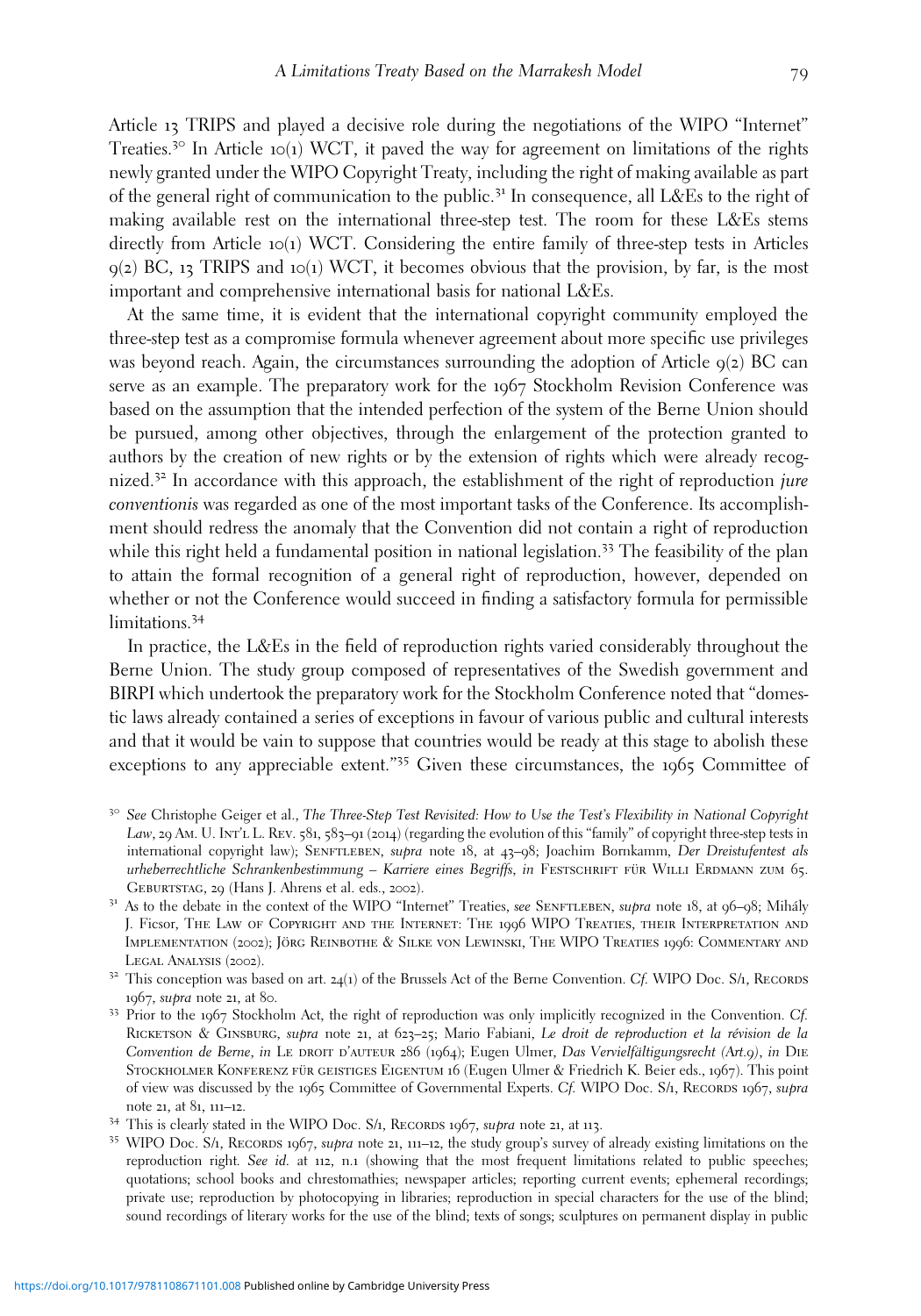Governmental Experts discussing the text proposals for the Diplomatic Conference agreed on the following draft for a separate paragraph dealing with L&Es to the envisaged general right of reproduction:

It shall be a matter for legislation in the countries of the Union to permit the reproduction of such works (a) for private use; (b) for judicial or administrative purposes; (c) in certain particular cases where the reproduction is not contrary to the legitimate interests of the author and does not conflict with a normal exploitation of the work.<sup>36</sup>

At the Conference, the enumeration of specific limitations in (a) and (b) could not survive the more thorough scrutiny of the members of the Berne Union which sought for the most part either to delineate their scope more precisely or to delete them completely.<sup>37</sup> Italy suggested, for instance, that the term "private use" be replaced with "personal use," while France preferred the formulation "for individual or family use" to inhibit corporate bodies from claiming that their copying served private purposes.<sup>38</sup> In respect of the exemption provided for under (b), the Netherlands proposed the wording "for strictly judicial or administrative purposes." <sup>39</sup> Eventually, the UK spoke up for the abolition of paragraphs (a) and (b) altogether to avert the possible harm to authors and publishers that could flow from mention of "private use" and "administrative purposes." Instead, the UK proposed the adoption of a single general clause based on the abstract criteria set out in paragraph  $(c)$ .<sup>40</sup> As an agreement on certain expressly listed limitations was out of reach, the catalogue of abstract criteria, provided for under (c), thus formed the groundwork for the final three-step test.

The final success of the open-ended UK proposal becomes understandable in view of the divergent views expressed by the member states. While some delegations sought to further restrict the room for L&Es, others were of the opinion that more flexibility was needed. A comparison of the various observations made during the deliberations<sup>41</sup> elicits the specific quality of the abstract formula which finally became the first three-step test: due to its openness, the test has the capacity to encompass a wide range of L&Es and provide a basis for the reconciliation of contrary opinions.<sup>42</sup> The reaction to the final text proposal underlines that this solution was a compromise indeed. While India perceived the proposed wording as narrower than the initial draft and opposed its adoption, other countries contended that the three-step test was not restrictive enough.<sup>43</sup>

Considering the historical background to the introduction of the three-step test in international copyright law, there can be little doubt that the application of the three-step test to the model provisions laid down in Articles  $4(2)$  and  $5(2)$  MT is inconsistent. The Diplomatic

places; artistic works used as a background in films and television programmes; reproduction in the interests of public safety). Cf. SENFTLEBEN, supra note 18, at 47–48.<br><sup>36</sup> WIPO Doc. S/1, RECORDS 1967, supra note 21, at 113.<br><sup>37</sup> See Observation of Denmark, RECORDS 1967, supra note 21, at 615.<br><sup>38</sup> See Observation of Italy, RECORDS 1967,

comment made by Kerever, Minutes of Main Committee I, WIPO Doc. S/81, Records 1967, supra note 21, at 858. 39 See WIPO Doc. S/81, Records 1967, supra note 21,at 691. Cf. Minutes of Main Committee I, WIPO Doc. S/81,

RECORDS 1967, *supra* note 21, at 857.<br><sup>40</sup> See Observation of the United Kingdom, RECORDS 1967, *supra* note 21, at 630.<br><sup>41</sup> For such a comparison, *see* SENFTLEBEN, *supra* note 18, at 50–51.<br><sup>42</sup> See Minutes of Main Co

fundamental differences). Cf. Christophe Geiger, The Role of the Three-Step Test in the Adaptation of Copyright Law to the Information Society, UNESCO E-COPYRIGHT BULLETIN 3 (Jan.–Mar. 2007), [http://unesdoc.unesco.org/](http://unesdoc.unesco.org/images/0015/001578/157848e.pdf) [images/](http://unesdoc.unesco.org/images/0015/001578/157848e.pdf)0015/001578/157848e.pdf; Hugenholtz & Okediji, supra note 3, at 18.<br><sup>43</sup> Cf. Minutes of Main Committee I, WIPO Doc. S/81, RECORDS 1967, supra note 21, at 883–85.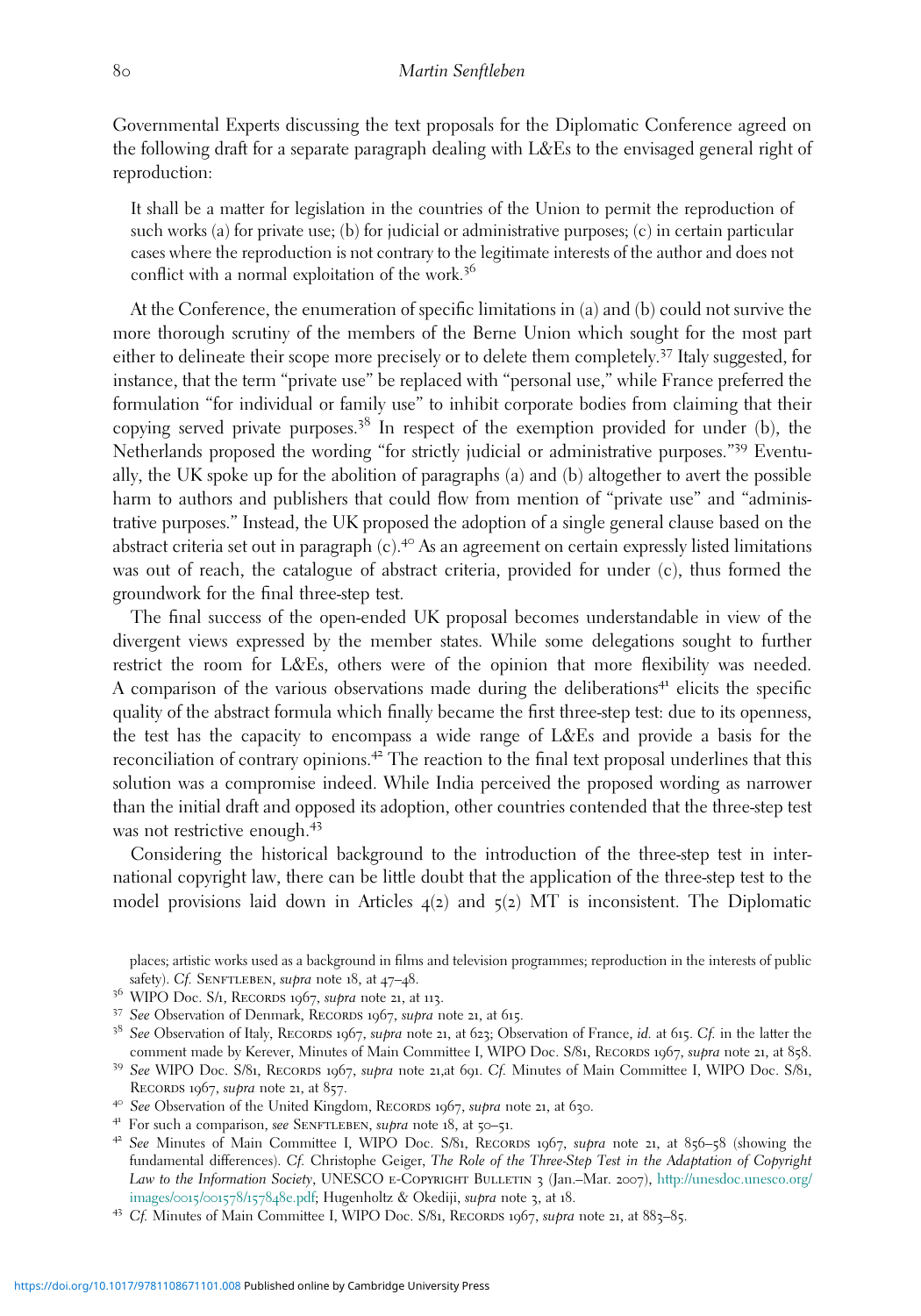Conference that led to the adoption of the Marrakesh Treaty was convened to deal with only one specific issue: L&Es in favor of blind, visually impaired, and print-disabled persons. At the Conference, the delegations managed to achieve far-reaching agreement on permissible use privileges and the possibility of cross-border exchange. The mutual consent even went far enough to arrive at the formulation of concrete model provisions as a basis for the national implementation of the newly created international norms.<sup>44</sup> Hence, there was no need to invoke the three-step test as a compromise solution in a situation where WIPO members could not reach agreement on a more specific provision. By contrast, the delegations agreed on a highly specific text. The inclusion of the three-step test only diluted this highly specific result of the negotiations by adding an undesirable layer of complexity: even if a national provision is modeled on the prototypes set forth in Articles  $4(2)$  and  $5(2)$  MT, it is still possible to advance the argument that the national norm does not fully comply with the three-step tests listed in Article 11 MT. The three-step test was thus added as a complicating and destabilizing factor that reduces the legal certainty which the adoption of precisely defined L&Es would otherwise have guaranteed. Hence, the question arises why this regulation of the relationship between specific model provisions and the open-ended three-step test was considered – and finally even supported – at the Diplomatic Conference.

#### *2*.*2* Constraining Function of the Three-Step Test

The answer to this question lies in the dualism that is inherent in the three-step test as a result of its appearance in different international copyright treaties.<sup>45</sup> As the scope of the three-step test has broadened in the course of its development in international copyright law, two distinct functions have evolved. As explained, the first three-step test, laid down in Article  $q(z)$  BC, fulfills the function of an open clause regulating L&Es to the general right of reproduction. Within the flexible conceptual contours of Article 9(2) BC, national lawmakers are free to adopt L&Es to satisfy social, cultural, and economic needs. In this connection, the three-step test has an enabling function in the sense that it serves as a direct basis for the introduction of L&Es at the national level. Private use privileges in Berne Union countries, for example, can be justified internationally because of the three-step test in Article  $q(z)$  BC. There is no other, more specific provision in international copyright law that entitles national lawmakers to limit the right of reproduction for this purpose. In the absence of Article  $q(z)$  BC, breathing space for the adoption of private use privileges would have to be derived from other international norms, such as human rights.

In the context of the TRIPS Agreement and the WIPO Copyright Treaty, the three-step test functions in the same, enabling sense in respect of those exclusive rights that have been newly granted in these treaties. Prior to the adoption of the WIPO Copyright Treaty, for example, there was no clear international recognition of the right of making works available on the Internet in such a way that members of the public may have access from a place and at a time individually chosen by them. The adoption of a general right of communication to the public in Article 8 WCT filled this gap by adding this exclusive right to the preexisting portfolio of internationally recognized rights of communication to the public.<sup>46</sup> With regard to this newly granted right of making available, the three-step test of Article  $10(1)$  WCT fulfills the same function as

<sup>&</sup>lt;sup>44</sup> See MT, supra note 1, arts.  $4(2)$ ,  $5(2)$ .<br><sup>45</sup> For a more detailed discussion of this point, see SENFTLEBEN, supra note 18.<br><sup>46</sup> Cf. RICKETSON & GINSBURG, supra note 21, at 746.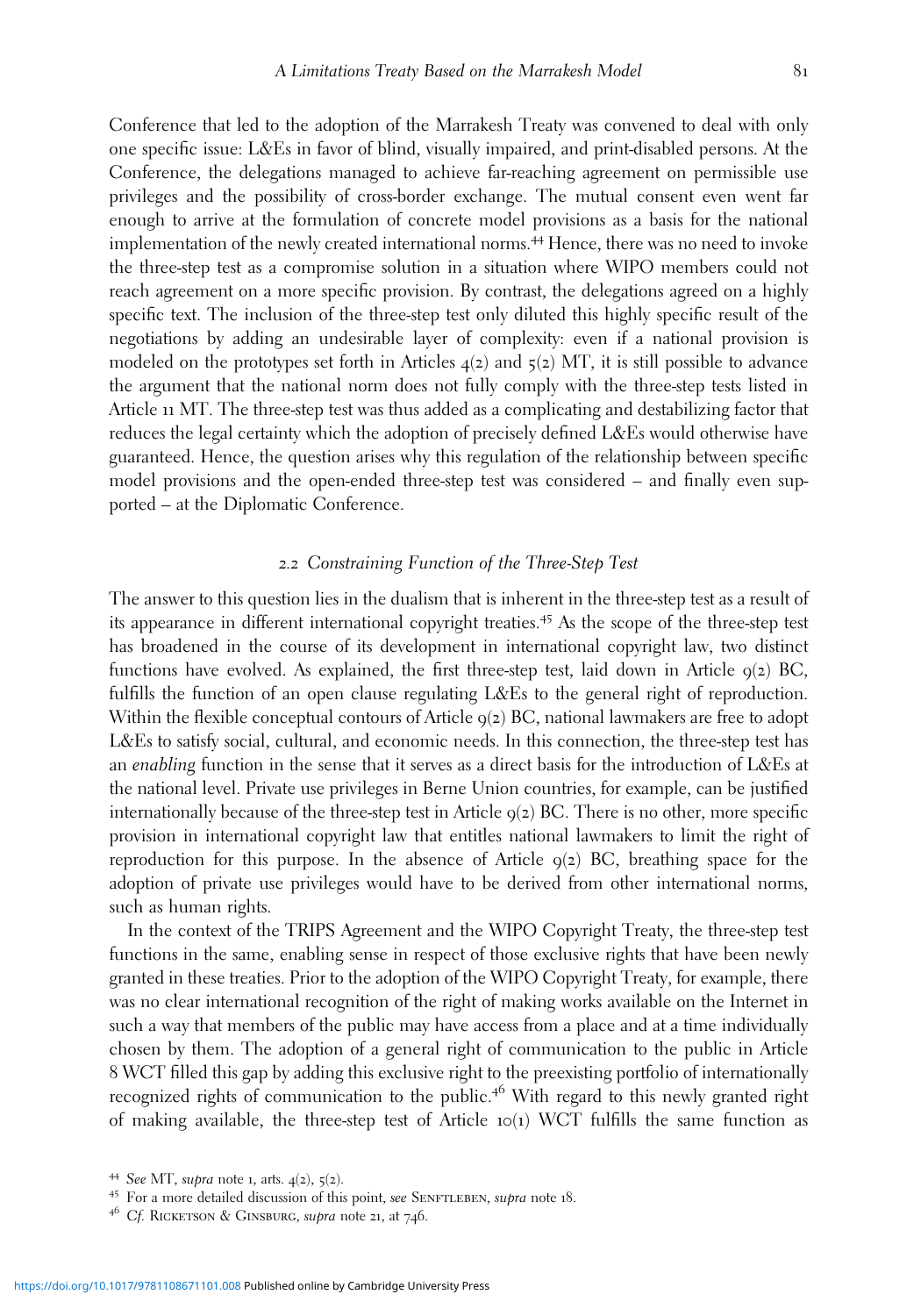Article  $q(z)$  BC in the context of the right of reproduction: the test provides a basis for the introduction of L&Es at the national level.<sup>47</sup> Domestic lawmakers are free to limit the right of making available in certain respects because Article  $10(1)$  WCT empowers them to do so. As in the case of Article  $q(z)$  BC, there is no more specific provision in international copyright law which could serve as an alternative basis.<sup>48</sup>

Article 13 TRIPS and Article 10 WCT, however, also concern the regulation of L&Es to the traditional exclusive rights recognized in the Berne Convention. In the context of these rights, the three-step tests of Article 13 TRIPS and Article 10(2) WCT serve a different function. They are vehicles to exercise additional control and scrutinize more thoroughly L&Es that have been adopted by national legislators.<sup>49</sup> Even though these national L&Es may fully comply with the conditions set forth in specific provisions of the Berne Convention, the open criteria of the three-step test must also be taken into account and fulfilled.<sup>50</sup> In Article 10(2) WCT, this constraining function of exercising additional control – even though specific conditions of Berne provisions are already met – clearly comes to the fore:

Contracting Parties shall, when applying the Berne Convention, confine any limitations of or exceptions to rights provided for therein to certain special cases that do not conflict with a normal exploitation of the work and do not unreasonably prejudice the legitimate interests of the author.

Hence, two different functions are assigned to the three-step test. First, it serves as a direct, enabling basis for the adoption of L&Es within the realm of several exclusive rights, such as the general right of reproduction<sup>51</sup> and the right of making available to the public.<sup>52</sup> Second, however, it functions as an additional, constraining control mechanism vis-à-vis L&Es that are imposed on the rights granted in the Berne Convention. To illustrate this constraining function, the example of implementing the right of quotation can be given: Article 10(1) BC permits the adoption of L&Es at the national level for the purpose of making "quotations from a work which has already been lawfully made available to the public, provided that their making is compatible with fair practice, and their extent does not exceed that justified by the purpose, including quotations from newspaper articles and periodicals in the form of press summaries." This is a specific entitlement of Berne Union countries to provide for a right of quotation that restricts exclusive rights granted in the Berne Convention, such as the right of reproduction. At the same time, Article  $10(1)$  BC is the only provision in the Convention that deals with the issue of quotations. To ensure compliance with the Berne Convention, it is thus sufficient for a member state to comply with the conditions set forth in Article 10(1) BC.

If the member state is also bound by the TRIPS Agreement and/or the WIPO Copyright Treaty, however, the three-step tests of Article 13 TRIPS and Article 10(2) WCT enter the picture. As these latter provisions require additional scrutiny in the light of the open criteria of the three-step test, it becomes necessary to ascertain – on top of the specific conditions following from Article 10(1) BC – whether the right of quotation adopted at the national level constitutes a "certain special case," avoids a conflict with a "normal exploitation," and does not "unreasonably

<sup>&</sup>lt;sup>47</sup> Cf. RICKETSON & GINSBURG, supra note 21, at 868 (drawing a line between art.  $q(z)$  BC and art. 10(1) WCT).

<sup>&</sup>lt;sup>48</sup> For a more detailed description of this enabling function of the three-step test, see SENFTLEBEN, supra note 18, at 118–21.<br><sup>49</sup> Cf. SENFTLEBEN, su*pra* note 18, at 121–24; Hugenholtz & Okediji, su*pra* note 3, at 20.<br><sup>50</sup> For a detailed discussion of the relationship between specific Berne L&Es and the three-step tests of art. 13 TRIP

art. 10(2) WCT, see RICKETSON & GINSBURG, supra note 21, at 856–62, 868–73.<br>
<sup>51</sup> See BC, supra note 4, art. 9(1).<br>
<sup>52</sup> See WCT, supra note 6, art. 8.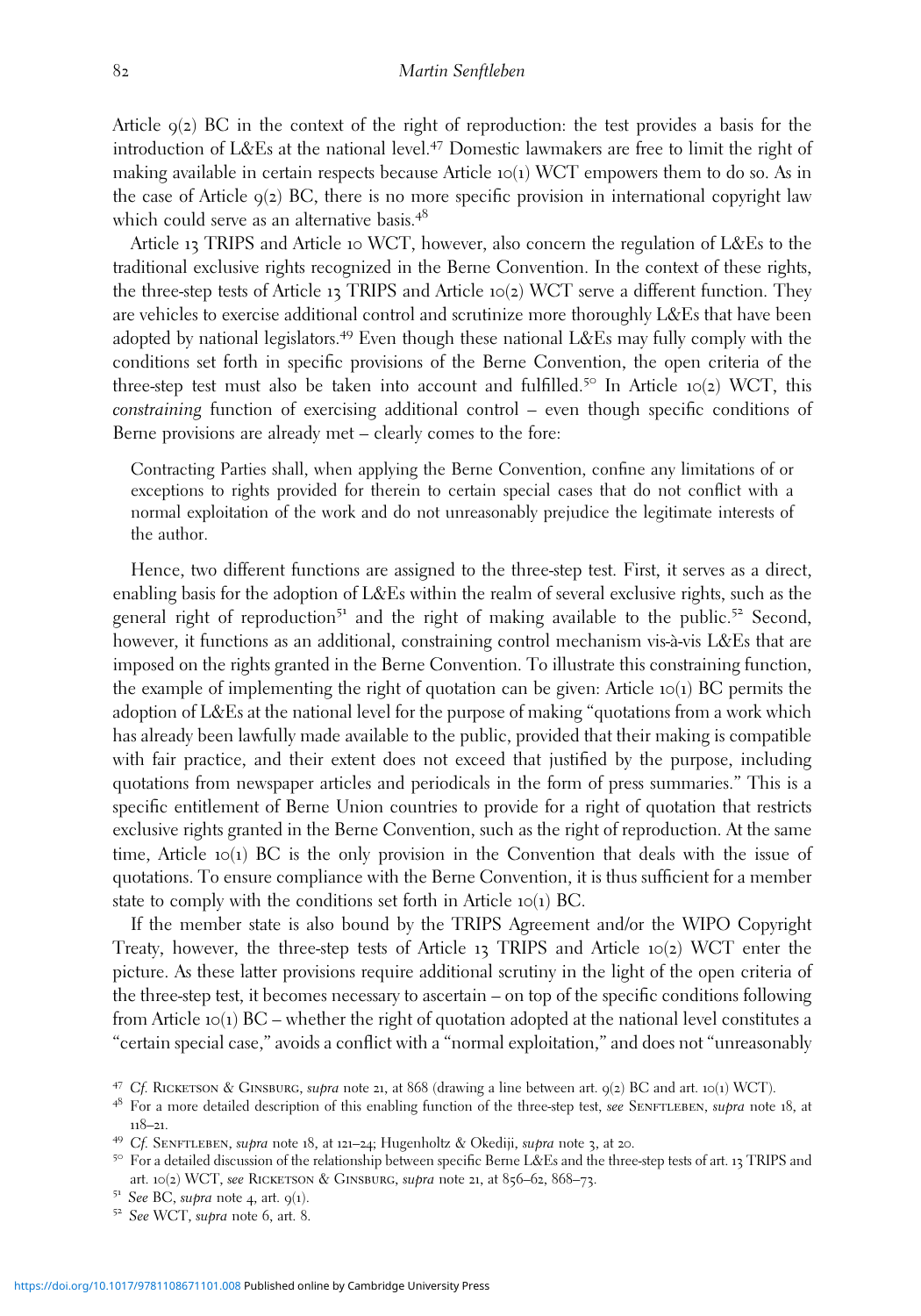prejudice" the "legitimate interests" of authors or right holders.<sup>53</sup> Hence, compliance with Article  $10(1)$  BC is no longer sufficient. The use privilege adopted at the national level – in this case the right of quotation – may still be challenged on the ground that it does not meet the requirements following from Article 13 TRIPS and Article 10(2) WCT. While an Agreed Statement, which was formally adopted together with the text of Article 10 WCT, reduces this corrosive effect in respect of traditional L&Es that have been deemed permissible under the Berne Convention,<sup>54</sup> this mitigating effect of the Agreed Statement already becomes doubtful when modern adaptations of traditional use privileges to the digital environment are assessed, such as the extension of the right of quotation to automated search results generated by search engines.<sup>55</sup>

### *2*.*3* Need for More Flexibility

The described constraining function of the three-step test is highly problematic. In their study of the conceptual contours of an international instrument on L&Es in the field of copyright law, Bernt Hugenholtz and Ruth Okediji identified five minimum goals which an international treaty should realize in order to be deemed desirable:

(i) elimination of barriers to trade, particularly in regard to activities of information service providers; (ii) facilitation of access to tangible information products; (iii) promotion of innovation and competition; (iv) support of mechanisms to promote/reinforce fundamental freedoms; and (v) provision of consistency and stability in the international copyright framework by the explicit promotion of the normative balance necessary to support knowledge diffusion.<sup>56</sup>

If these minimum goals are taken as a reference point, it becomes clear that a focus on the constraining function of the three-step test is not conducive to the development of an appropriate international framework for copyright L&Es. Instead, a more flexible approach is indispensable. The wording of the three-step test is far from precluding such a flexible approach. On the contrary, the reverse is true. It is striking how many open elements the provision contains. What makes a copyright limitation a "special" case? What is a "normal" exploitation of a given literary or artistic work? Which interests of authors or right holders can be deemed "legitimate?" When does the prejudice caused by any limitation reach an impermissible, "unreasonable" level?<sup>57</sup>

<sup>53</sup> Compare TRIPS, supra note 5, art. 13 (referencing to right holders), with WCT, supra note 6, art. 10(2) (referencing to authors).<br><sup>54</sup> See WCT, supra note 6, art. 10, The Agreed Statement (stating explicitly that "Article 10(2) neither reduces nor extends

the scope of applicability of the limitations and exceptions permitted by the Berne Convention."). Arguably, the threestep test of art. 10(2) is thus inhibited from making inroads into the scope of specific national L&Es based on limitation prototypes recognized in the Berne Convention, such as the right of quotation. Cf. RICKETSON & GINSBURG, supra note 21, at 871 (concluding that "the three-step test cannot 'trump' these existing limitations and exceptions.").<br><sup>55</sup> For a detailed discussion of this broadening of the scope of the right of quotation, *see* Martin R. F

Search Results – A Permissible Quotation?, 235 REVUE INTERNATIONALE DU DROIT D'AUTEUR 3 (2013).<br>56 Hugenholtz & Okediji, supra note 3, at 41.

<sup>&</sup>lt;sup>57</sup> For a discussion of the answers given in WTO dispute settlement, see World Trade Organization, United States – Section 110(5) of the US Copyright Act, Report of the Panel, WTO Doc. WT/DS160/R (June 15, 2000). For a discussion of this WTO Dispute Settlement case, see Geiger et al., supra note 30, at 581; Martin R. F. Senftleben, Towards a Horizontal Standard for Limiting Intellectual Property Rights? – WTO Panel Reports Shed Light on the Three-Step Test in Copyright Law and Related Tests in Patent and Trademark Law, 37 Int'l REV. Intell. Prop. & Competition L. 407 (2006); Senftleben, supra note 18, at 134–230; Mihály J. Ficsor, How Much of What? The Three-Step Test and Its Application in Two Recent WTO Dispute Settlement Cases, 192 REVUE INTERNATIONALE DU DROIT D'AUTEUR 111 (2002); Jo Oliver, Copyright in the WTO: The Panel Decision on the Three-Step Test, 25 COLUM. J. L. & Arts. 119 (2002); David J. Brennan, The Three-Step Test Frenzy: Why the TRIPS Panel Decision Might Be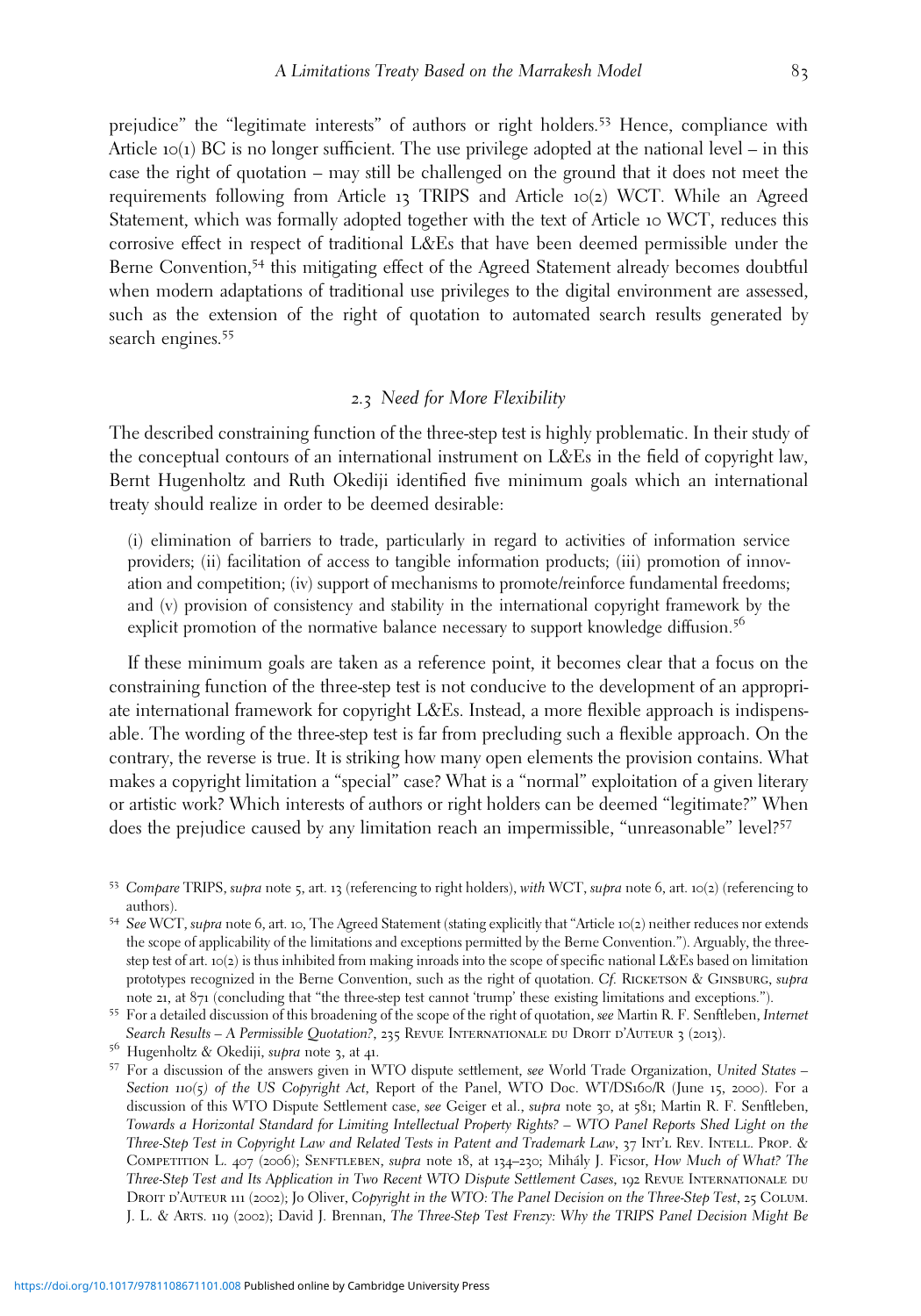Evidently, the three-step test – if rightly applied<sup>58</sup> – has the central advantage of offering flexibility.<sup>59</sup> In the current situation where copyright is constantly challenged by new technological developments, services and business models, this advantage of flexibility is crucial. As Bernt Hugenholtz and Ruth Okediji also observe, the three-step test can function as a refined proportionality test in an international instrument on L&Es:

Read in a constructive and dynamic fashion, the three-step test becomes a clause not merely limiting limitations, but empowering contracting States to enact them, subject to the proportionality test that forms its core and that fully takes into account, inter alia, fundamental rights and freedoms and the general public interest.<sup>60</sup>

Within a flexible framework based on the three-step test as a refined proportionality test,<sup>61</sup> national lawmakers can broaden and restrict the scope of L&Es to strike a proper balance between exclusive rights and competing social, cultural, and economic needs. They are rendered capable of constantly adapting the domestic copyright limitation infrastructure to new circumstances and challenges, in particular, challenges arising in the digital environment. Leaving this discretion to national lawmakers reduces the need for amendments to international legislation that is hardly capable of keeping pace with the speed of technological development. It also prevents international copyright legislation from becoming outdated and losing the social legitimacy necessary to maintain a well-functioning copyright system at the national level.

Hence, the benefits accruing from a flexible international regulation of L&Es must not be underestimated in the ongoing process of adapting copyright law to the rapid development of the Internet. Broad copyright protection is likely to absorb and restrict new possibilities of use even though this may be undesirable from the perspective of social, cultural, or economic needs.<sup>62</sup> User-generated content, advanced search engine services, the digitization of cultural material and automated text-and-data mining can serve as examples of current

Considered per incuriam, 2 INTELL. PROP. Q. 213 (2002); Jane C. Ginsburg, Toward Supranational Copyright Law? The WTO Panel Decision and the "Three-Step Test" for Copyright Exceptions, 190 REVUE INTERNATIONALE DU DROIT D'AUTEUR 13 (2001).

<sup>&</sup>lt;sup>58</sup> As to the debate about the right interpretation of the open-ended three-step test, see Martin R. F. Senftleben, How to Overcome the Normal Exploitation Obstacle: Opt-Out Formalities, Embargo Periods, and the International Three-Step Test, 1 Berkeley Tech. L.J. Commentaries 1 (2014). Geiger et al., supra note 30, at 581; Christophe Geiger et al., Declaration on a Balanced Interpretation of the "Three-Step Test" in Copyright Law, 39 Int'l. R. INTELL. PROP. & COMPETITION L. 707 (2008); Hugenholtz & Okediji, supra note 3, at 21; Koelman, supra note 25, at 407; Geiger, supra note 42, at 19; Griffiths, supra note 29, at 489; Daniel Gervais, Making Copyright Whole: A Principled Approach to Copyright Exceptions and Limitations, 3 U. OTTAWA L. & TECH. J. 1, 30 (2008); Christophe Geiger, The Three-Step Test, a Threat to a Balanced Copyright Law?, 37 INT'L REV. INTELL. PROP. & COMPETITION L. 683 (2006); Thomas<br>Heide, The Berne Three-Step Test and the Proposed Copyright Directive, 105 EUR. INTELL. PROP. REV. 106 (1999).

<sup>&</sup>lt;sup>59</sup> As to the need for sufficient flexibility in an international treaty dealing with ceilings of protection, see Kur, supra note 2, at 148.<br><sup>60</sup> Hugenholtz & Okediji, su*pra* note 3, at 25.<br><sup>61</sup> For a more detailed discussion of a proportionality-based approach to the three-step test, see SENFTLEBEN, su*pra* note

<sup>18,</sup> at 243–44, 290; Geiger, supra note 25, at 490–91.<br><sup>62</sup> With regard to the critical assessment of broad copyright protection, see GIUSEPPE MAZZIOTTI, EU DIGITAL

Copyright Law and the End-User (2008); Geistiges Eigentum: Schutzrecht oder Ausbeutungstitel? (O. Depenheuer & K. N. Peifer eds., 2008); Reto M. Hilty, Sündenbock Urheberrecht?, in GEISTIGES EIGENTUM UND GEMEINFREIHEIT 111 (Ansgar Ohly & D. Klippel eds., 2007); INTERESSENAUSGLEICH IM URHEBERRECHT (Reto M. Hilty & Alexander Peukert eds., 2004); Christophe Geiger, DROIT D'AUTEUR ET DROIT DU PUBLIC À L'INFORmation, approche de droit compare´ (2004); Detlef Kröger, Informationsfreiheit und Urheberrecht (2002); Thomas Hoeren, Urheberrecht in der Informationsgesellschaft, in GEWERBLICHER RECHTSSCHUTZ UND URHEBER-RECHT 866 (1997).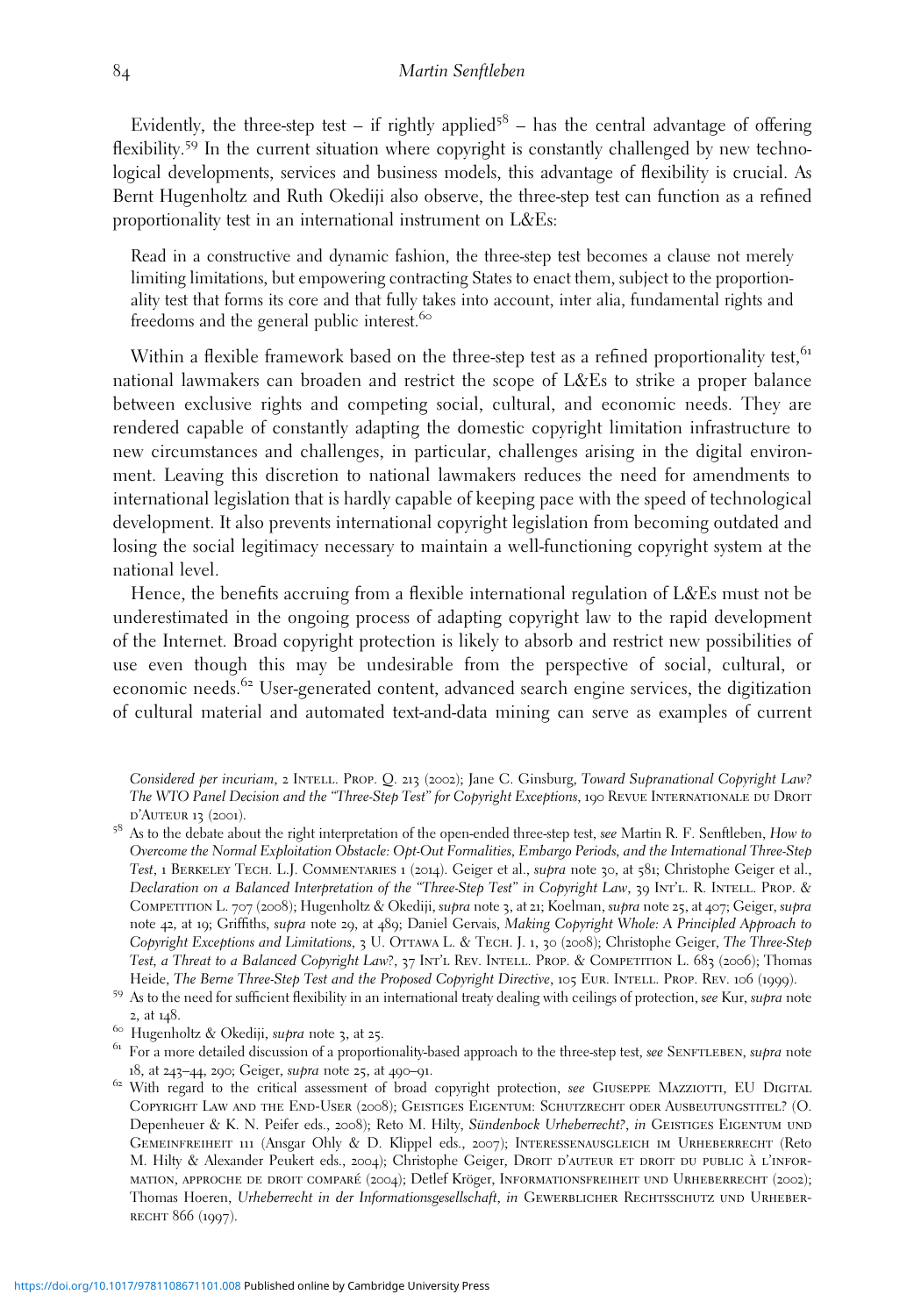phenomena requiring the reconsideration of the scope of copyright protection.<sup>63</sup> Without sufficient breathing space, important social, cultural, and economic benefits that could be derived from timely adaptations of the national legal framework are likely to be lost. On the basis of an elastic international three-step test, by contrast, national legislation can keep the broad grant of protection within reasonable limits and inhibit copyright from unduly curtailing competing freedoms, in particular freedom of expression and freedom of competition.<sup>64</sup>

### *2*.*4* The Nightmare Scenario Revisited

Against this background, the crux of the described Marrakesh dilemma can be brought to light: as the Marrakesh Treaty subjects the implementation of the model provisions laid down in Articles  $4(2)$  and  $5(2)$  MT to more thorough scrutiny in the light of the three-step test, it employs the three-step test in the problematic sense of further constraining L&Es that are already precisely defined. Article 11 MT does not fulfill the enabling function of Article  $q(z)$  BC and Article 10(1) WCT in respect of specific national L&Es evolving from the application of Articles  $4(2)$  and  $5(2)$  MT. By contrast, it fulfills the constraining function that is known from Article 13 TRIPS and Article 10(2) WCT. As already pointed out, this feature of the Marrakesh Treaty reduces the legal certainty that could have followed from the precise delineation of permissible use privileges in Articles  $4(2)$  and  $5(2)$  MT. In addition, it means that the three-step test itself is not used as a flexibility tool in this context. With regard to Articles  $4(2)$  and  $5(2)$  MT, the test can only be applied to further restrict a use privilege that has been modeled on the international prototypes and, accordingly, is precisely circumscribed. Hence, the problem arises that, in respect of the model provisions of Articles  $4(2)$  and  $5(2)$  MT, the Marrakesh Treaty offers *neither* legal certainty nor flexibility.

The international copyright community should refrain from using this nightmare scenario as a template for a general Copyright L&Es Treaty. In comparison with the current international framework, a Copyright L&Es Treaty exposing specific L&Es to additional scrutiny under the three-step test would further restrict the room for the adoption of copyright limitations at the national level instead of enhancing flexibility. In particular, it is likely to erode the enabling function which the three-step test has in areas of crucial importance: the general right of reproduction (Article  $q(1)$  and  $q(2)$  BC) and the right of making available to the public (Articles 8 and 10(1) WCT).

 $^{63}$  Cf. Senftleben, supra note 55; NATALI HELBERGER ET AL., LEGAL ASPECTS OF USER CREATED CONTENT (2009), [http://ssrn.com/abstract=](http://ssrn.com/abstract=1499333)1499333; Stef van Gompel, Unlocking the Potential of Pre-existing Content: How to Address the Issue of Orphan Works in Europe?, 38 Int'l Rev. Intell. Prop. & Competition L. 669 (2007); D. Brad Sherman, Cost and Resource Allocation under the Orphan Works Act of *2006*: Would the Act Reduce Transaction Costs, Allocate Orphan Works Efficiently, and Serve the Goals of Copyright Law?, 13 VA. J. L. & TECH. 12 (2007); Marco Caspers & Lucie Guibault, Baseline Report of Policies and Barriers of TDM in Europe, FUTURETDM (2016), [www.futuretdm.eu](http://www.futuretdm.eu) and [www.ivir.nl](http://www.ivir.nl).<br><sup>64</sup> As to the impact of fundamental rights on international policymaking in the field of copyright, see Hugenholtz &

Okediji, supra note 3, at 30–32. Cf. Christophe Geiger,"Constitutionalising" Intellectual Property Law? The Influence of Fundamental Rights on Intellectual Property in the European Union, 37 IIC: INT'L REV. INTELL. PROP. & Competition L. 371 (2006); P. Bernt Hugenholtz, Copyright and Freedom of Expression in Europe, in The Commodification of Information 239 (Niva Elkin-Koren & Neil W. Netanel eds., 2002); Sandro Macciacchini, Urheberrecht und Meinungsfreiheit (2000); Yochai Benkler, Free As the Air to Common Use: First Amendment Constraints on Enclosure of the Public Domain, 74 N.Y.U. L. Rev. 355 (1999); Neil W. Netanel, Copyright and a Democratic Civil Society, 106 YALE L.J. 283 (1996).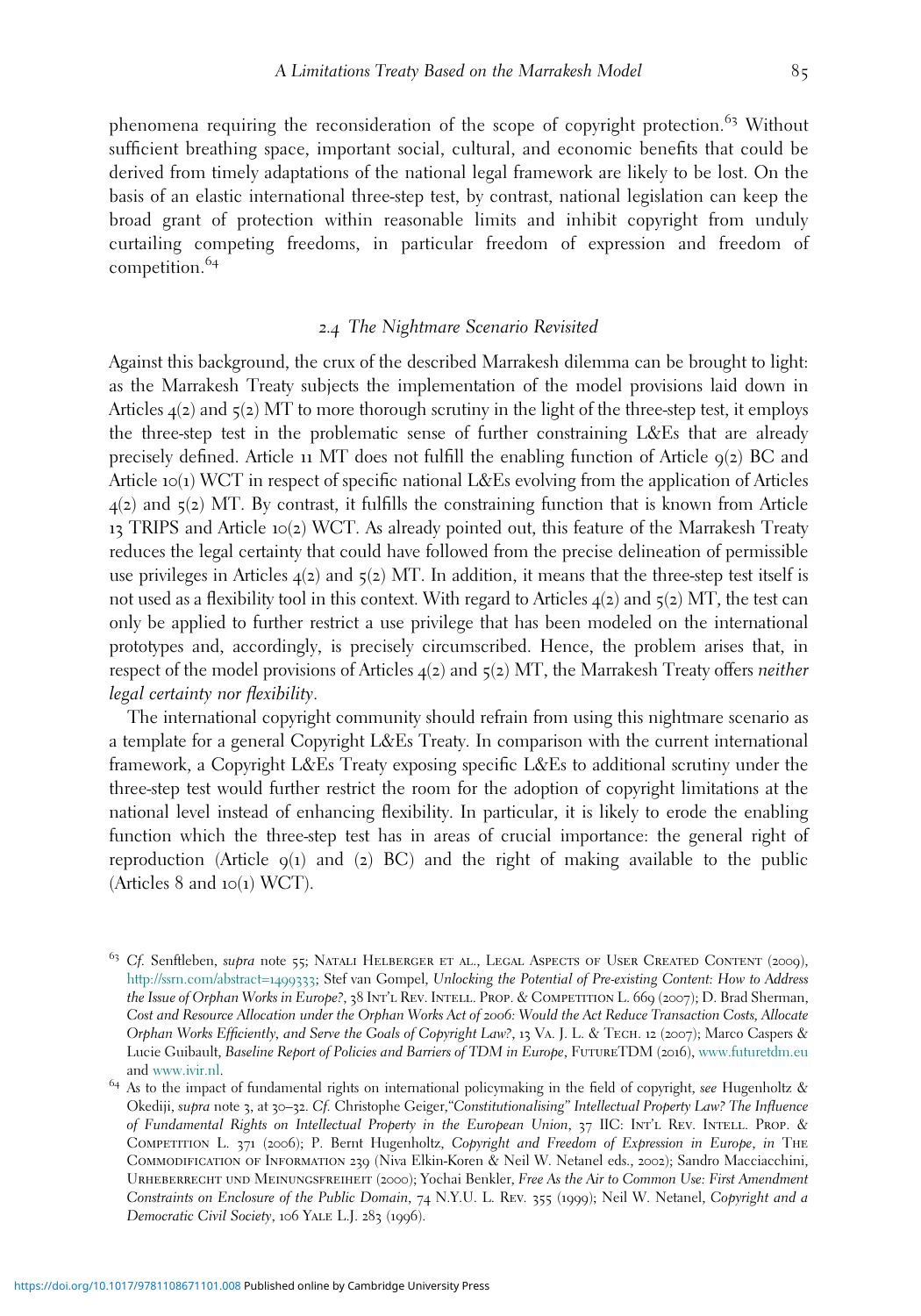#### 3 dream

Fortunately, the described nightmare scenario is not the only template for a general Copyright L&Es Treaty that can be distilled from the Marrakesh Treaty. As an alternative to reliance on international model provisions, Article  $4(3)$  MT states that a contracting party may fulfill the obligation of introducing appropriate L&Es to facilitate the availability of accessible format copies "by providing other limitations or exceptions in its national copyright law" in line with the three-step tests listed in Article 11 MT.<sup>65</sup> Article  $\zeta(3)$  offers the same alternative with regard to the mechanism of cross-border exchange. Article 12(1) MT adds that a contracting party may implement in its national law "other copyright limitations and exceptions for the benefit of beneficiary persons than are provided by this Treaty having regard to that contracting party's economic situation, and its social and cultural needs, in conformity with that contracting party's international rights and obligations." As these provisions go beyond the specific use privileges reflected in the model provisions of Articles  $4(2)$  and  $5(2)$  MT, the three-step test can fulfill an enabling function in this context: if a national lawmaker wants to explore new avenues in the field of L&Es for blind, visually impaired, and print-disabled persons, this exploration is possible within the open-ended framework provided by the three-step test. Read in conjunction with Article 11 MT, Article  $4(1)$  and (3) MT, for instance, establish the following international rule:

It is not an infringement of the right of reproduction, the right of distribution, and the right of making available to the public as provided by the WIPO Copyright Treaty (WCT) [and, optionally, also the right of public performance], to facilitate the availability of works in accessible format copies for beneficiary persons and permit changes needed to make the work accessible in the alternative format, provided that such use does not conflict with a normal exploitation of the work and does not unreasonably prejudice the legitimate interests of the author.

In line with Article  $4(3)$  MT, this rule combines the central elements of the international obligation set forth in Article  $4(1)$  MT with the last two steps of the three-step test: the prohibition of a conflict with the normal exploitation and the prohibition of an unreasonable prejudice to legitimate interests. The first step of the three-step test – the obligation of "certain special cases" – does not apply in this context because the adoption of the Marrakesh Treaty shows unequivocally that the L&Es addressed in the Treaty are "certain special cases" in the sense of the threestep test. Otherwise, it would not have made sense to include the three-step test. Inevitably, the test would erode any limitation resulting from the implementation of the Marrakesh Treaty, if limitations for blind, visually impaired, and print-disabled persons could not even fulfill the basic threshold criterion of "certain special cases."

The above rule derived from Article  $4(1)$  and  $(3)$  MT and Article 11 MT has the merit of establishing a flexible framework by combining an entitlement to introduce L&Es for a broadly defined purpose ("facilitate the availability of works in accessible format copies") with selected criteria of the three-step test. Following this approach, a general Copyright L&Es Treaty could apply an amalgam of open-ended assessment factors stemming from the three-step test and a general indication of legitimate purposes for the adoption of L&Es. Two objectives play a crucial role in this context: on the one hand, a general Copyright L&Es Treaty should be flexible enough to allow the copyright system to keep pace with rapid technological developments and rapidly changing social, cultural, and economic needs (discussed below in Section  $3.1$ ).<sup>66</sup>

<sup>&</sup>lt;sup>65</sup> For a discussion of the practical effect of this "sui generis option," see HELFER ET AL., supra note 7, at 46–47.<br><sup>66</sup> As to this core feature of a general Copyright L&Es Treaty, see Hugenholtz & Okediji, supra note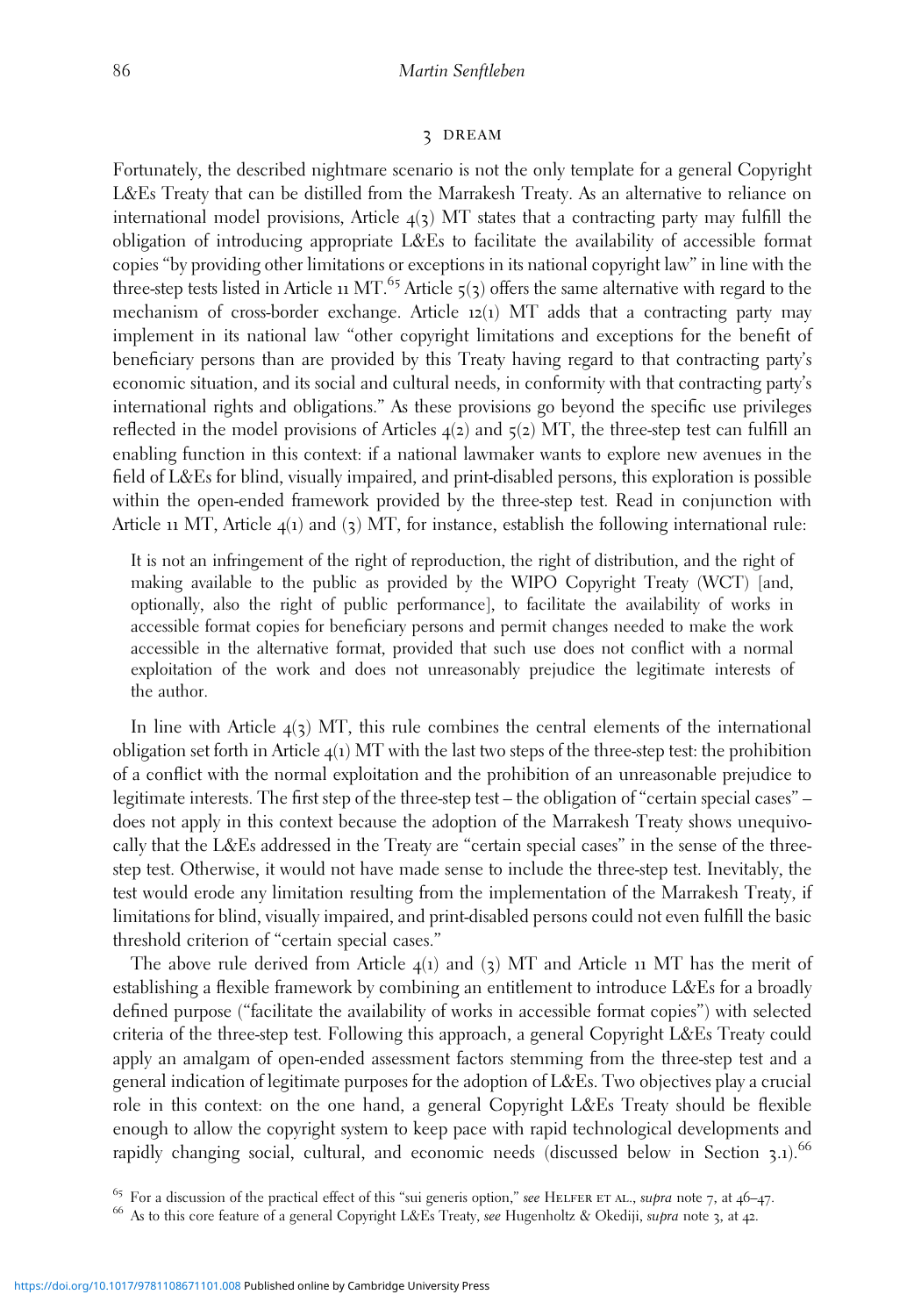On the other hand, a general Copyright L&Es Treaty should offer the legal certainty necessary to enable contracting parties with a weak bargaining position to successfully defend L&Es in trade negotiations in which they are confronted with requests to abandon or further restrict use privileges (Section  $3.2$ ).<sup>67</sup>

## *3*.*1* Flexibility

To achieve a satisfactory result with regard to the parameter of flexibility, it would not be necessary to restructure the entire edifice of international copyright law. Instead, an international instrument on L&Es could clarify the relationship between the open-ended three-step test and existing international provisions that contain permissible use privileges, such as the right of quotation in Article 10(1) BC. At the same time, it could employ the catalogue of existing international provisions with permissible use privileges as a reference point for the development of new L&Es. The following text provides a blueprint for such an international norm:

Contracting Parties may, in their national legislation, provide for limitations and exceptions serving economic, social or cultural purposes, such as

- making quotations:<sup>68</sup>
- illustrating teaching;<sup>69</sup>
- reporting current events;<sup>70</sup>
- facilitating the availability of works in accessible format copies for blind, visually impaired or otherwise print-disabled persons;<sup>71</sup>
- [further references to specific L&Es recognized at the international level];
- [additional prototypes of specific L&Es which the Contracting Parties find desirable];

provided that the use does not conflict with a normal exploitation of the work and does not unreasonably prejudice the legitimate interests of the author.

L&Es that are already recognized in international copyright law would remain unchanged under this provision. Further examples of permissible L&Es could be added to the catalogue. The proposed wording, however, would rest on the presumption that the specific L&Es listed in the catalogue, by definition, constitute "certain special cases" in the sense of the three-step test.<sup>72</sup> Accordingly, the requirement of certain special cases is no longer necessary. Instead, the L&Es listed in the catalogue serve as a reference point for the development of new L&Es to satisfy economic, social, or cultural needs. The catalogue of L&Es would fulfill the same function as the illustrative indication of legitimate purposes known from national fair use

- 
- 67 Cf. Kur, *supra* note 2, at  $146-47$ .<br>68 Cf. BC, *supra* note 4, art. 10(1).

<sup>&</sup>lt;sup>69</sup> Cf. id. art. 10(2)<br><sup>70</sup> Cf. id. art. 10bis(2).<br><sup>71</sup> Cf. id. art. 4(1). This clarification can hardly be deemed a big step. In 1997, the study conducted by WIPO, Implications of the TRIPS Agreement on Treaties Administered by WIPO, at 22–23, WIPO Pub. No. 464(E) (1996), already noted that "[n]one of the limitations and exceptions permitted by the Berne Convention should, if correctly applied, conflict with the normal exploitation of the work and none of them should, if correctly applied, prejudice unreasonably the legitimate interests of the right holder. Thus, generally and normally, there is no conflict between the Berne Convention and the TRIPS Agreement as far as exceptions and limitations to the exclusive rights are concerned." Arguably, this statement presupposes that all specific L&Es recognized in the Berne Convention are to be qualified as "certain special cases" in the sense of the three-step test. Otherwise, these Berne L&Es would already fail the first step of the three-step test and be incompliant for this reason.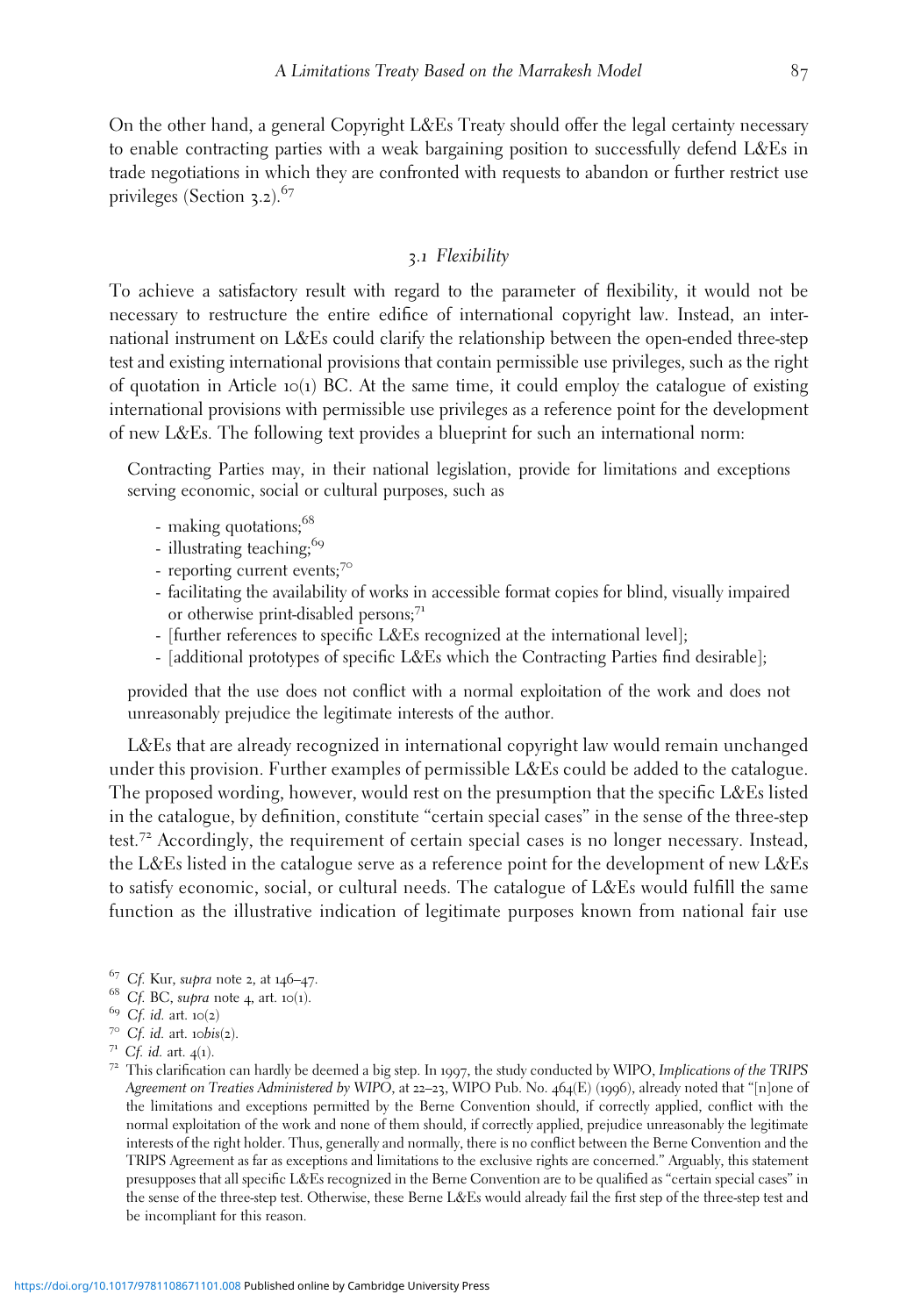legislation. Section 107 of the US Copyright Act, for instance, refers to purposes "such as criticism, comment, news reporting, teaching ..., scholarship, or research." 73

In addition, the words "such as" in the proposed provision make it clear that the list of permissible L&Es serving economic, social or cultural ends is not closed. It is the very purpose of the provision to offer guidelines for the continuous adaptation of the limitation infrastructure to new circumstances. The three-step test is thus employed as an opening clause that allows national lawmakers to further develop the copyright system by devising new L&Es.<sup>74</sup> This aspect of the proposed provision is in line with the status quo reached under the WIPO Copyright Treaty. In the context of Article 10 WCT, the aforementioned Agreed Statement – formally adopted at the Diplomatic Conference together with the treaty text – makes it clear that the three-step test is not intended to pose obstacles to the evolution of new L&Es:

It is understood that the provisions of Article 10 permit Contracting Parties to carry forward and appropriately extend into the digital environment limitations and exceptions in their national laws which have been considered acceptable under the Berne Convention. Similarly, these provisions should be understood to permit Contracting Parties to devise new exceptions and limitations that are appropriate in the digital network environment.

It is also understood that Article 10(2) neither reduces nor extends the scope of applicability of the limitations and exceptions permitted by the Berne Convention.<sup>75</sup>

Following in the footsteps of this Agreed Statement, the proposed provision would thus rely on the flexibility that can be derived from the open-ended wording of the three-step test and reinforce the enabling function which the test already has in the context of Article  $q(z)$ BC and Article 10(1) WCT. As a result, the three-step test becomes an opening clause that allows the development of new L&Es in the light of rapid technological developments, and prevents the international treaty framework from becoming outdated soon. The proposed provision would offer the flexibility necessary to achieve these goals at the international and national level.

## *3*.*2* Legal Certainty

As to the remaining parameter of legal certainty, a more radical step would be necessary to avoid the nightmare scenario described above: Contracting parties would have to refrain from subjecting every element of a Copyright L&Es Treaty to scrutiny in the light of the three-step test. As explained above, it is inconsistent to use the three-step test in situations where the contracting parties have reached agreement on a specific form of implementing a copyright limitation, as in the case of Articles  $4(2)$  and  $5(2)$  MT. Commentators have expressed hope that Articles 4(2) and 5(2) MT will be deemed fully compliant with the three-step test. Laurence Helfer, Molly Land, Ruth Okediji, and Jerome Reichman, for instance, explain that:

<sup>&</sup>lt;sup>73</sup> The list is understood as an open, non-exclusive enumeration. See LEON E. SELTZER, EXEMPTIONS AND FAIR USE IN COPYRIGHT: THE EXCLUSIVE RIGHTS TENSIONS IN THE 1976 COPYRIGHT ACT 19-20 (1978) (quoting Senate and House Committee Reports).<br><sup>74</sup> For a more detailed discussion of the different purposes which a general Copyright L&Es Treaty should support, see

Chapter 4 of this volume, by Reto Hilty and Valentina Moscon. Cf. also Martin R. F. Senftleben, Comparative Approaches to Fair Use: An Important Impulse for Reforms in EU Copyright Law, in METHODS AND PERSPECTIVES IN Intellectual Property 30 (Graeme B. Dinwoodie ed., <sup>2013</sup>). <sup>75</sup> See WCT, supra note <sup>6</sup>, art. <sup>10</sup>.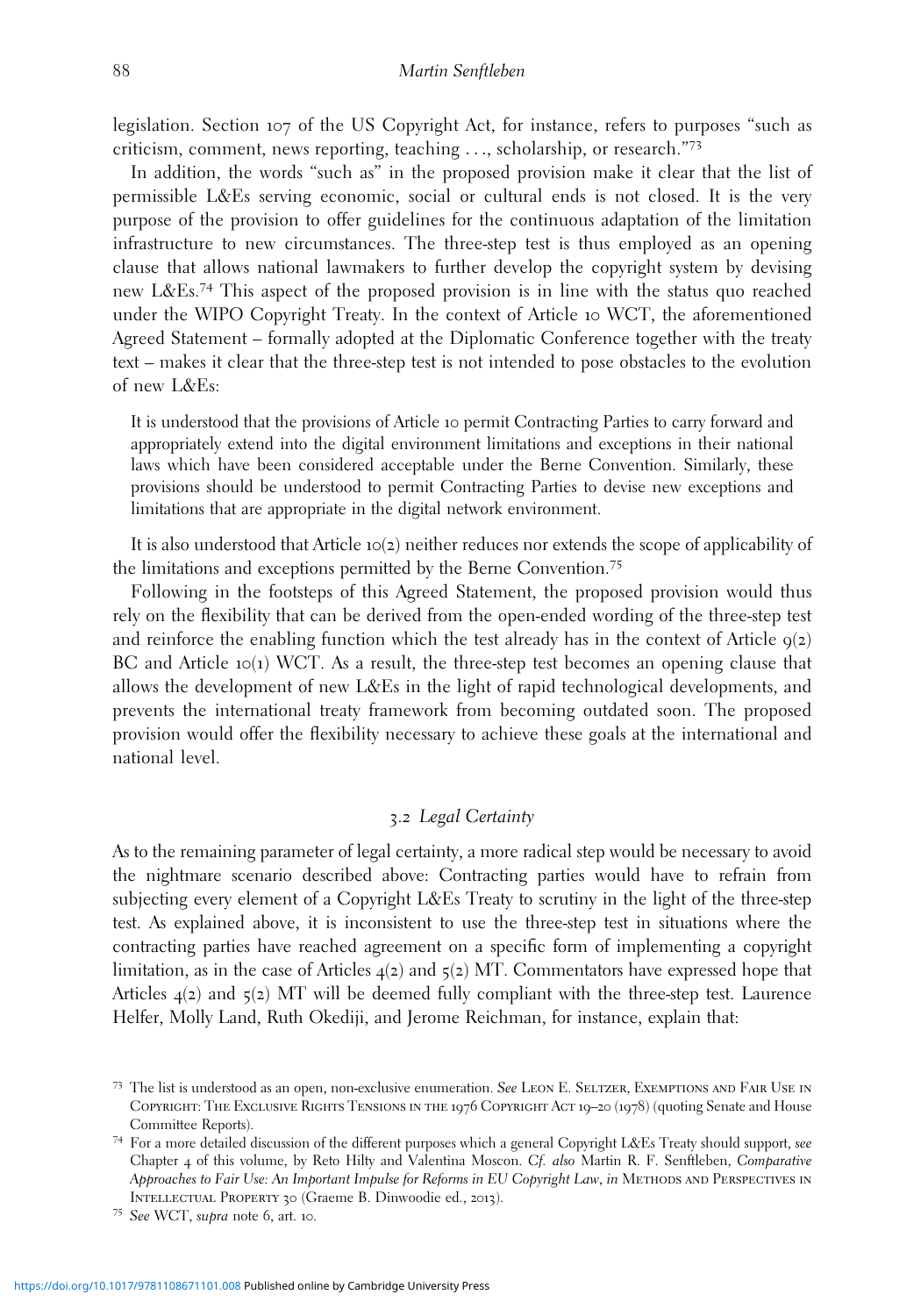[T]he core obligations in Articles 4, 5, and 6 of the MT provide "safe harbor" options for E&Ls that allow beneficiary persons and authorized entities to create, share, and exchange accessible format copies across borders. A state that takes advantage of these safe harbors and enacts domestic E&Ls that follow the approach set forth in the Treaty should be deemed fully compliant with the [three-step test].<sup>76</sup>

Similarly, Annette Kur takes the position that compliance with the three-step test is more or less self-evident:

Of course, Article  $4(2)$  as well operates under the condition that it is TRIPS compatible; however, different from Article  $4(3)$ , no express reference is made therein to Article 11. Neutral as it is in its actual legal effect, this regulatory detail seems to signal that TRIPS compliance is basically taken for granted, so that contracting parties espousing the model set out in Article  $\mathfrak{q}(2)$ can feel safe about their international obligations.<sup>77</sup>

Indeed, it would come as a surprise if a WTO panel declared a national provision following the implementation prototypes of Articles  $4(2)$  and  $5(2)$  MT incompatible with the three-step test of Article 13 TRIPS. As the delegations at the Marrakesh Conference explicitly agreed on these model provisions, such a decision would imply that WIPO members erred in their assessment of the room available under the three-step test and, collectively, made the mistake of adopting excessive model provisions.

If it is true that this scenario is unlikely, it is only a small sacrifice to refrain a priori from rendering the three-step test applicable to precisely defined L&Es, such as the model provisions in Articles  $4(2)$  and  $5(2)$  MT. In this way, the above-described nightmare scenario could be avoided, and a Copyright L&Es Treaty could achieve both objectives: flexibility and legal certainty. To ensure a sufficient degree of flexibility, the above-described provision derived from a combination of Article  $4(1)$  and  $(3)$  MT with assessment factors of the three-step test should become the centerpiece of the international treaty. In addition, the Copyright L&Es Treaty could provide for model provisions similar to Articles  $4(2)$  and  $5(2)$  MT in all cases where the contracting parties can reach agreement on a concrete, exemplary mode of implementation at the national level. These model provisions, however, should not be exposed to scrutiny under the three-step test. Otherwise, the maximum legal certainty that could follow from the adoption of concrete implementation models would be eliminated.

#### 4 CONCLUSION

The Marrakesh Treaty contains different regulatory approaches that could serve as a starting point for the development of a general Copyright L&Es Treaty. While it is not advisable to expose precisely defined L&Es to additional scrutiny in the light of the three-step test (the nightmare scenario following from the application of the three-step test to Articles  $4(2)$  and  $5(2)$ MT), the combination of open-ended assessment factors stemming from the three-step test with broadly defined obligations to introduce L&Es (the dream scenario following from the application of the three-step test in the context of Articles  $4(3)$  and  $5(3)$  MT) could lead to a treaty framework that is flexible enough to allow international and national copyright legislation to keep pace with rapid technological developments and rapidly changing social, cultural, and economic needs. To add maximum legal certainty, the flexible international norm evolving

<sup>&</sup>lt;sup>76</sup> HELFER ET AL., supra note 7, at  $70-71$ .<br><sup>77</sup> Kur, supra note 2, at 149.